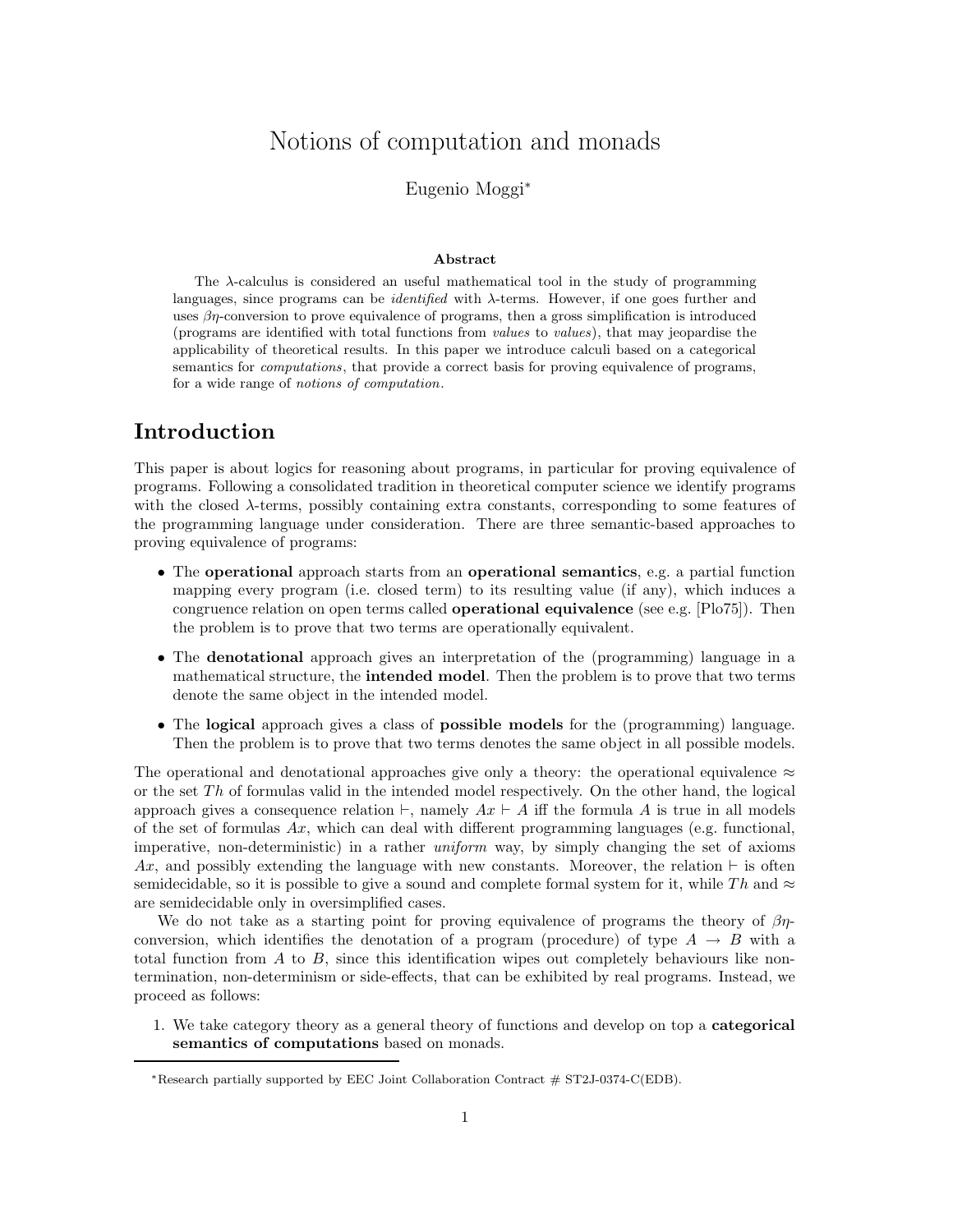- 2. We consider simple formal systems matching the categorical semantics of computation.
- 3. We extend stepwise categorical semantics and formal system in order to interpret richer languages, in particular the  $\lambda$ -calculus.
- 4. We show that w.l.o.g. one may consider only (monads over) toposes, and we exploit this fact to establish conservative extension results.

The methodology outlined above is inspired by  $[Sco80]$ <sup>1</sup>, and it is followed in [Ros86, Mog86] to obtain the  $\lambda_p$ -calculus. The view that "category theory comes, logically, before the  $\lambda$ -calculus"led us to consider a categorical semantics of computations first, rather than to modify directly the rules of  $\beta\eta$ -conversion to get a *correct* calculus.

### Related work

The operational approach to find *correct*  $\lambda$ -calculi w.r.t. an operational equivalence, was first considered in [Plo75] for call-by-value and call-by-name operational equivalence. This approach was later extended, following a similar methodology, to consider other features of computations like nondeterminism (see [Sha84]), side-effects and continuations (see [FFKD86, FF89]). The calculi based only on operational considerations, like the  $\lambda_{v}$ -calculus, are sound and complete w.r.t. the operational semantics, i.e. a program  $M$  has a value according to the operational semantics iff it is provably equivalent to a value (not necessarily the same) in the calculus, but they are too weak for proving equivalences of programs.

Previous work on axiom systems for proving equivalence of programs with side effects has shown the importance of the let-constructor (see [Mas88, MT89a, MT89b]). In the framework of the computational lambda-calculus the importance of let becomes even more apparent.

The denotational approach may suggest important principles, e.g. fix-point induction (see [Sco69, GMW79]), that can be found only after developing a semantics based on mathematical structures rather than term models, but it does not give clear criteria to single out the general principles among the properties satisfied by the model. Moreover, the theory at the heart of Denotational Semantics, i.e. Domain Theory (see [GS89, Mos89]), has focused on the mathematical structures for giving semantics to recursive definitions of types and functions (see [SP82]), while other structures, that might be relevant to a better understanding of programming languages, have been overlooked. This paper identify one of such structures, i.e. monads, but probably there are others just waiting to be discovered.

The categorical semantic of computations presented in this paper has been strongly influenced by the reformulation of Denotational Semantics based on the category of cpos, possibly without bottom, and partial continuous functions (see [Plo85]) and the work on categories of partial morphisms in [Ros86, Mog86]. Our work generalises the categorical account of partiality to other notions of computations, indeed *partial cartesian closed categories* turn out to be a special case of  $\lambda_c$ -models (see Definition 3.9).

A type theoretic approach to partial functions and computations is proposed in [CS87, CS88] by introducing a type-constructor  $A$ , whose intuitive meaning is the set of *computations* of type A. Our categorical semantics is based on a similar idea. Constable and Smith, however, do not adequately capture the general axioms for computations (as we do), since their notion of model, based on an untyped partial applicative structure, accounts only for partial computations.

## 1 A categorical semantics of computations

The basic idea behind the categorical semantics below is that, in order to interpret a programming language in a category  $\mathcal C$ , we distinguish the object A of values (of type A) from the object TA of

<sup>&</sup>lt;sup>1</sup>"I am trying to find out where  $\lambda$ -calculus *should* come from, and the fact that the notion of a cartesian closed category is a late developing one (Eilenberg & Kelly (1966)), is not relevant to the argument: I shall try to explain in my own words in the next section why we should look to it first".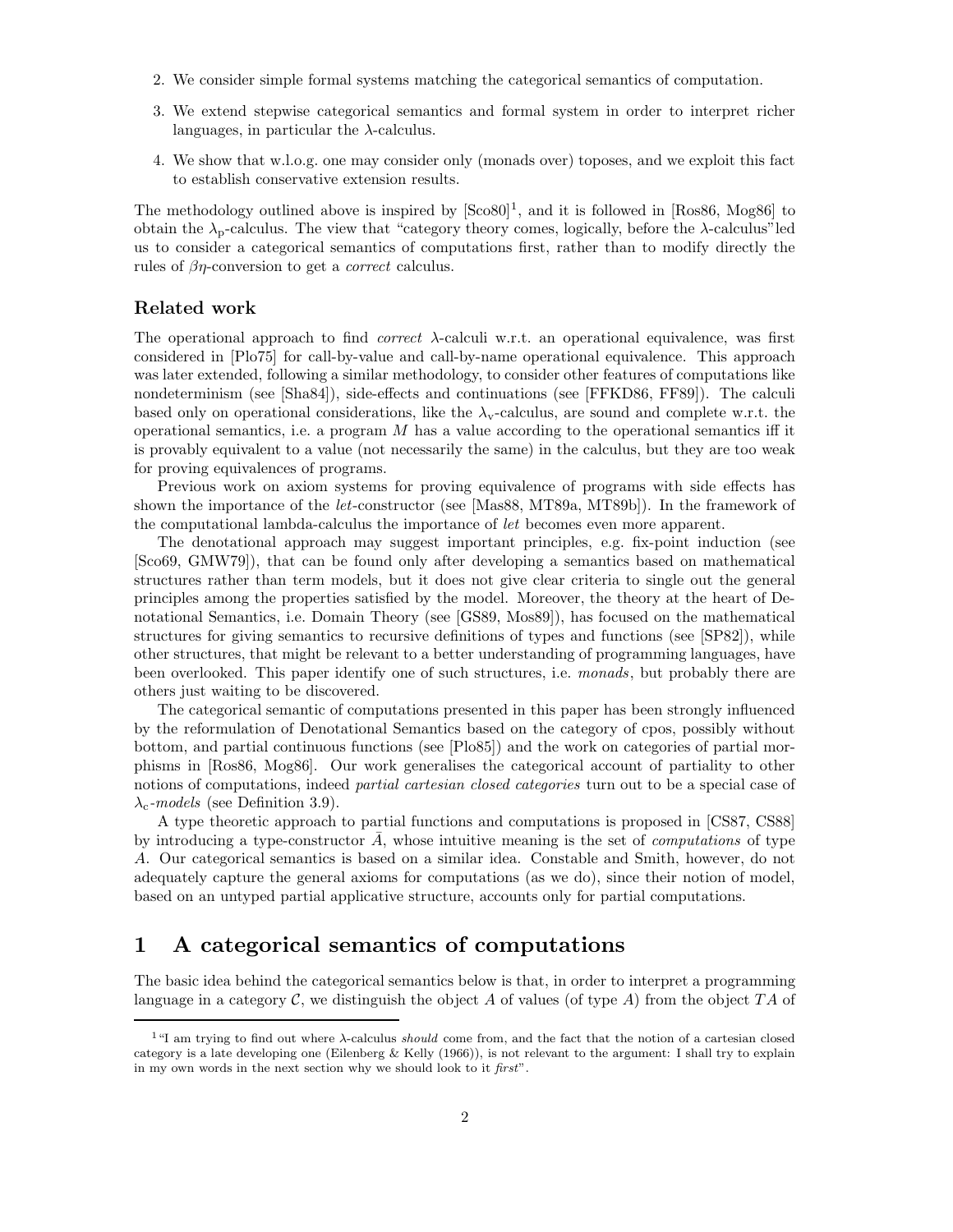computations (of type A), and take as denotations of programs (of type A) the *elements* of TA. In particular, we identify the type A with the object of values (of type  $A$ ) and obtain the object of computations (of type A) by applying an unary type-constructor  $T$  to  $A$ . We call  $T$  a notion of computation, since it abstracts away from the type of values computations may produce. There are many choices for TA corresponding to different notions of computations.

Example 1.1 We give few notions of computation in the category of sets.

- partiality  $TA = A_{\perp}$  (i.e.  $A + {\perp}$ ), where  $\perp$  is the *diverging computation*
- nondeterminism  $TA = \mathcal{P}_{fin}(A)$
- side-effects  $TA = (A \times S)^S$ , where S is a set of states, e.g. a set  $U^L$  of stores or a set of  $\text{input}/\text{output}$  sequences  $U^*$
- exceptions  $TA = (A + E)$ , where E is the set of exceptions
- continuations  $TA = R^{(R^A)}$ , where R is the set of results
- interactive input  $TA = (\mu \gamma.A + \gamma^U)$ , where U is the set of characters. More explicitly  $TA$  is the set of U-branching trees with finite branches and A-labelled leaves
- interactive output  $TA = (\mu \gamma.A + (U \times \gamma)).$ More explicitly  $TA$  is (isomorphic to)  $U^* \times A$ .

Further examples (in a category of cpos) could be given based on the denotational semantics for various programming languages (see [Sch86, GS89, Mos89]).

Rather than focusing on a specific  $T$ , we want to find the general properties common to all notions of computation, therefore we impose as only requirement that programs should form a category. The aim of this section is to convince the reader, with a sequence of informal argumentations, that such a requirement amounts to say that T is part of a Kleisli triple  $(T, \eta, \_*)$  and that the category of programs is the Kleisli category for such a triple.

**Definition 1.2** ([Man76]) A Kleisli triple over a category C is a triple  $(T, \eta, \bot)$ , where  $T:Obj(\mathcal{C}) \rightarrow$  $Obj(C), \eta_A: A \to TA$  for  $A \in Obj(C), f^*: TA \to TB$  for  $f: A \to TB$  and the following equations hold:

- $\eta_A^* = \mathrm{id}_{TA}$
- $\eta_A$ ;  $f^* = f$  for  $f: A \to TB$
- $f^*$ ;  $g^* = (f; g^*)^*$  for  $f: A \to TB$  and  $g: B \to TC$ .

A Kleisli triple satisfies the **mono requirement** provided  $\eta_A$  is mono for  $A \in \mathcal{C}$ .

Intuitively  $\eta_A$  is the *inclusion* of values into computations (in several cases  $\eta_A$  is indeed a mono) and  $f^*$  is the *extension* of a function f from values to computations to a function from computations to computations, which first evaluates a computation and then applies f to the resulting value. In summary

$$
a: A \xrightarrow{\eta_A} [a]: TA
$$

$$
a: A \xrightarrow{f} f(a): TB
$$
  

$$
c: TA \xrightarrow{f^*} (\text{let } x \Leftarrow c \text{ in } f(x)) : TB
$$

In order to justify the axioms for a Kleisli triple we have first to introduce a category  $C_T$  whose morphisms correspond to programs. We proceed by analogy with the categorical semantics for terms, where types are interpreted by objects and terms of type  $B$  with a parameter (free variable) of type  $A$  are interpreted by morphisms from  $A$  to  $B$ . Since the denotation of programs of type  $B$ are supposed to be elements of  $TB$ , programs of type B with a parameter of type A ought to be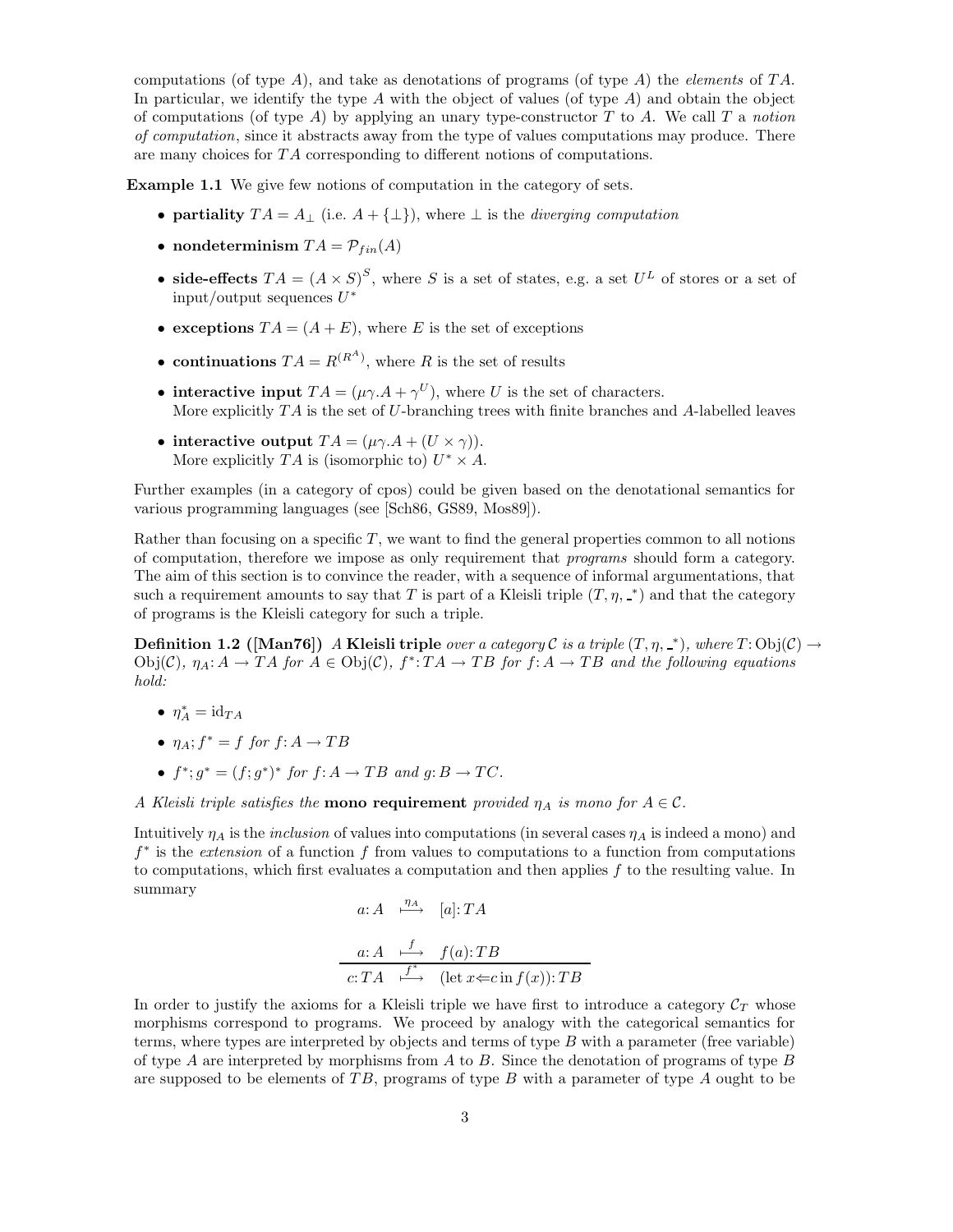interpreted by morphisms with codomain  $TB$ , but for their domain there are two alternatives, either A or TA, depending on whether parameters of type A are identified with values or computations of type A. We choose the first alternative, because it entails the second. Indeed computations of type A are the same as values of type TA. So we take  $C_T(A, B)$  to be  $C(A, TB)$ . It remains to define composition and identities in  $\mathcal{C}_T$  (and show that they satisfy the unit and associativity axioms for categories).

**Definition 1.3** Given a Kleisli triple  $(T, \eta, \underline{\ }^*)$  over C, the Kleisli category  $\mathcal{C}_T$  is defined as follows:

- the objects of  $C_T$  are those of C
- the set  $C_T(A, B)$  of morphisms from A to B in  $C_T$  is  $C(A, TB)$
- the identity on A in  $C_T$  is  $\eta_A: A \to TA$
- $f \in C_T(A, B)$  followed by  $g \in C_T(B, C)$  in  $C_T$  is  $f; g^* : A \to TC$ .

It is natural to take  $\eta_A$  as the identity on A in the category  $\mathcal{C}_T$ , since it maps a parameter x to [x], i.e. to x viewed as a computation. Similarly composition in  $C_T$  has a simple explanation in terms of the intuitive meaning of  $f^*$ , in fact

$$
x: A \xrightarrow{f} f(x): TB \quad y: B \xrightarrow{g} g(y): TC
$$
  

$$
x: A \xrightarrow{f:g^*} (\text{let } y \Leftarrow f(x) \text{ in } g(y)): TC
$$

i.e. f followed by g in  $\mathcal{C}_T$  with parameter x is the program which first evaluates the program  $f(x)$  and then feed the resulting value as parameter to g. At this point we can give also a simple justification for the three axioms of Kleisli triples, namely they are equivalent to the unit and associativity axioms for  $\mathcal{C}_T$ :

•  $f; \eta_B^* = f$  for  $f: A \to TB$ 

• 
$$
\eta_A
$$
;  $f^* = f$  for  $f: A \to TB$ 

•  $(f; g^*); h^* = f; (g; h^*)^*$  for  $f: A \to TB, g: B \to TC$  and  $h: C \to TD$ .

Example 1.4 We go through the notions of computation given in Example 1.1 and show that they are indeed part of suitable Kleisli triples.

- partiality  $TA = A_{\perp} (= A + {\perp})$  $\eta_A$  is the inclusion of A into  $A_\perp$ if  $f: A \to TB$ , then  $f^*(\perp) = \perp$  and  $f^*(a) = f(a)$  (when  $a \in A$ )
- nondeterminism  $TA = \mathcal{P}_{fin}(A)$  $\eta_A$  is the singleton map  $a \mapsto \{a\}$ if  $f: A \to TB$  and  $c \in TA$ , then  $f^*(c) = \cup_{x \in c} f(x)$
- side-effects  $TA = (A \times S)^S$  $\eta_A$  is the map  $a \mapsto (\lambda s: S, \langle a, s \rangle)$ if  $f: A \to TB$  and  $c \in TA$ , then  $f^*(c) = \lambda s$ :  $S$ . (let  $\langle a, s' \rangle = c(s)$  in  $f(a)(s')$ )
- exceptions  $TA = (A + E)$  $\eta_A$  is the injection map  $a \mapsto \text{inl}(a)$ if  $f: A \to TB$ , then  $f^*(\text{im}(e)) = e$  (when  $e \in E$ ) and  $f^*(\text{in}(a)) = f(a)$  (when  $a \in A$ )
- continuations  $TA = R^{(R^A)}$  $\eta_A$  is the map  $a \mapsto (\lambda k: R^A.k(a))$ if  $f: A \to TB$  and  $c \in TA$ , then  $f^*(c) = (\lambda k: R^B.c(\lambda a: A.f(a)(k)))$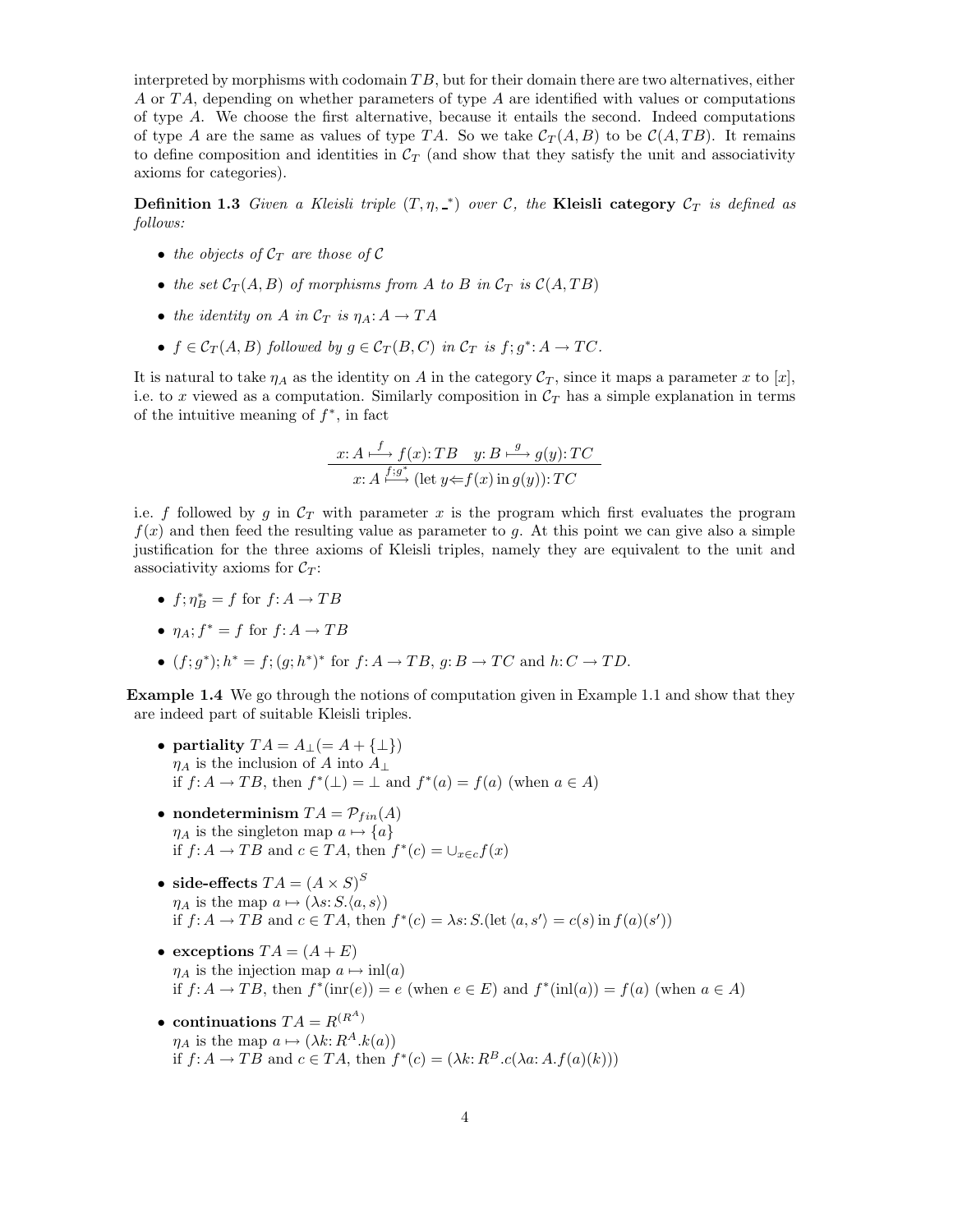• interactive input  $TA = (\mu \gamma . A + \gamma^{U})$ 

 $\eta_A$  maps a to the tree consisting only of one leaf labelled with a

if  $f: A \to TB$  and  $c \in TA$ , then  $f^*(c)$  is the tree obtained by replacing leaves of c labelled by a with the tree  $f(a)$ 

• interactive output  $TA = (\mu \gamma.A + (U \times \gamma))$  $\eta_A$  is the map  $a \mapsto \langle \epsilon, a \rangle$ if  $f: A \to TB$ , then  $f^*(\langle s, a \rangle) = \langle s * s', b \rangle$ , where  $f(a) = \langle s', b \rangle$  and  $s * s'$  is the concatenation of  $s$  followed by  $s'$ .

Kleisli triples are just an alternative description for monads. Although the formers are easy to justify from a computational perspective, the latters are more widely used in the literature on Category Theory and have the advantage of being defined only in terms of funtors and natural transformations, which make them more suitable for abstract manipulation.

**Definition 1.5** ([Mac71]) A monad over a category C is a triple  $(T, \eta, \mu)$ , where  $T: \mathcal{C} \to \mathcal{C}$  is a functor,  $\eta: \mathrm{Id}_{\mathcal{C}} \to T$  and  $\mu: T^2 \to T$  are natural transformations and the following diagrams commute:



Proposition 1.6 ([Man76]) There is a one-one correspondence between Kleisli triples and monads.

**Proof** Given a Kleisli triple  $(T, \eta, \_*)$ , the corresponding monad is  $(T, \eta, \mu)$ , where T is the extension of the function T to an endofunctor by taking  $T(f) = (f; \eta_B)^*$  for  $f: A \to B$  and  $\mu_A = id_{TA}^*$ . Conversely, given a monad  $(T, \eta, \mu)$ , the corresponding Kleisli triple is  $(T, \eta, \mu)$ , where T is the restriction of the functor T to objects and  $f^* = (Tf); \mu_B$  for  $f: A \to TB$ .

**Remark 1.7** In general the categorical semantics of partial maps, based on a category  $\mathcal{C}$  equipped with a *dominion* M (see [Ros86]), cannot be reformulated in terms of a Kleisli triple over C satisfying some additional properties, unless C has *lifting*, i.e. the inclusion functor from C into the category of partial maps  $P(\mathcal{C},\mathcal{M})$  has a right adjoint <sub>-1</sub> characterised by the natural isomorphism

$$
\mathcal{C}(A, B_{\perp}) \stackrel{\cdot}{\cong} \mathrm{P}(\mathcal{C}, \mathcal{M})(A, B)
$$

This mismatch disappears when considering partial cartesian closed categories.

## 2 Simple languages for monads

In this section we consider two formal systems motivated by different objectives: reasoning about programming languages and reasoning about programs in a fixed programming language. When reasoning about programming languages one has different monads (for simplicity we assume that they are over the same category), one for each programming language, and the main aim is to study how they relate to each other. So it is natural to base a formal system on a *metalanguage* for a category and treat monads as unary type-constructors. When reasoning about programs one has only one monad, because the programming language is fixed, and the main aim is to prove properties of programs. In this case the obvious choice for the term language is the programming language itself, which is more naturally interpreted in the Kleisli category.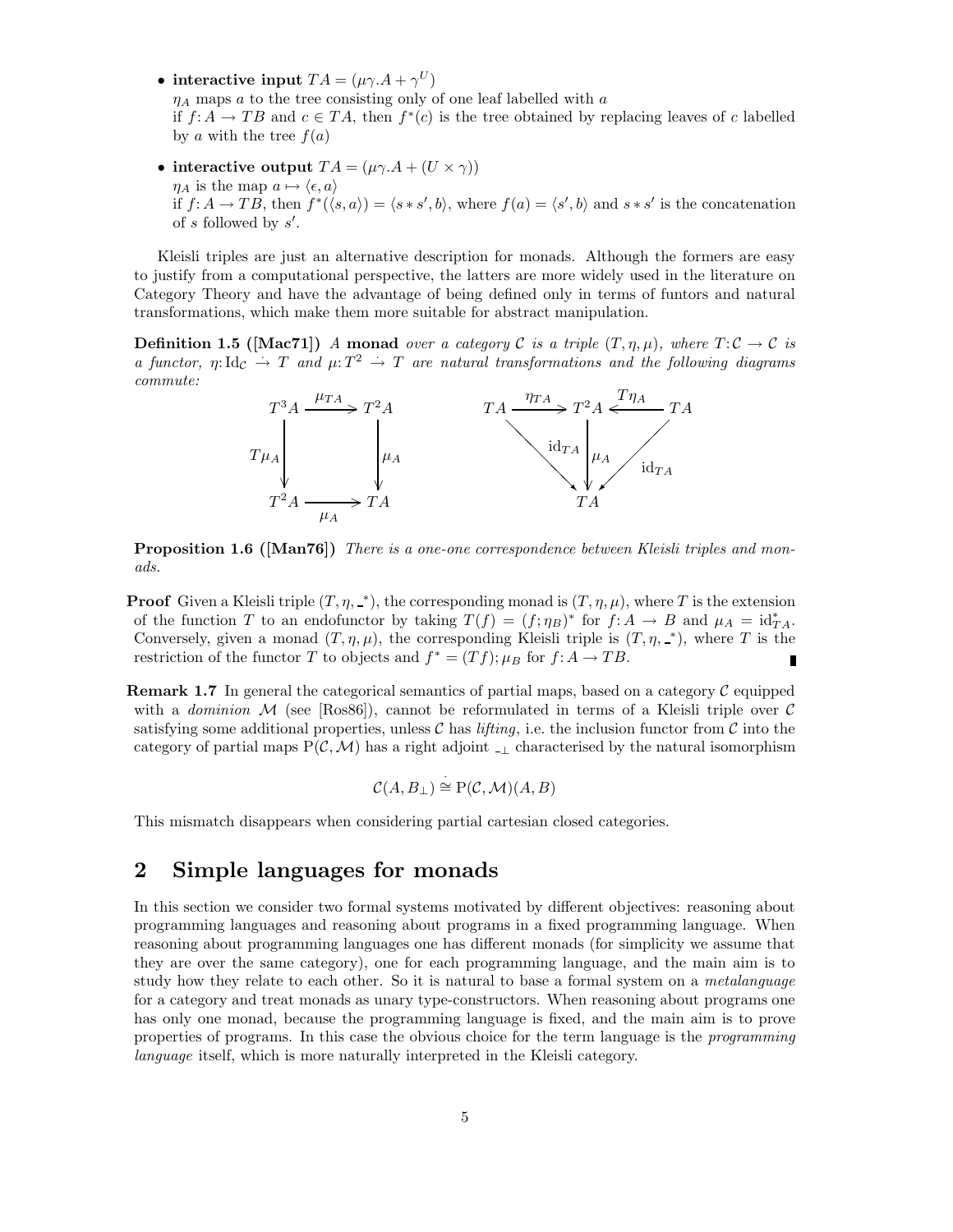Remark 2.1 We regard the metalanguage as more fundamental. In fact, its models are more general, as they don't have to satisfy the mono requirement, and the interpretation of programs (of some given programming language) can be defined simply by translation into (a suitable extension of) the metalanguage. It should be pointed out that the mono requirement cannot be axiomatised in the metalanguage, as we would need conditional equations  $[x]_T = [y]_T \rightarrow x = y$ , and that existence assertions cannot be translated into formulas of the metalanguage, as we would need existentially quantified formulas  $(e \downarrow_{\sigma})^{\circ} \equiv (\exists!x: \sigma.e^{\circ} = [x]_T)^2$ .

In Section 2.3 we will explain once for all the correspondence between theories of a simple programming language and categories with a monad satisfying the mono requirement. For other programming languages we will give only their translation in a suitable extension of the metalanguage. In this way, issues like call-by-value versus call-by-name affect the translation, but not the metalanguage.

In Categorical Logic it is common practice to identify a *theory*  $\mathcal{T}$  with a category  $\mathcal{F}(\mathcal{T})$  with additional structure such that there is a one-one correspondence between models of  $\mathcal T$  in a category C with additional structure and structure preserving functors from  $\mathcal{F}(\mathcal{T})$  to C (see [KR77])<sup>3</sup>. This identification was originally proposed by Lawvere, who also showed that algebraic theories can be viewed as categories with finite products.

In Section 2.2 we give a class of theories that can be viewed as categories with a monad, so that any category with a monad is, up to *equivalence* (of categories with a monad), one of such theories. Such a reformulation in terms of theories is more suitable for formal manipulation and more appealing to those unfamiliar with Category Theory. However, there are other advantages in having an alternative presentation of monads. For instance, natural extensions of the syntax may suggest extensions of the categorical structure that may not be immediate to motivate and justify otherwise (we will exploit this in Section 3). In Section 2.3 we take a programming language perspective and establish a correspondence between theories (with equivalence and existence assertions) for a simple programming language and categories with a monad satisfying the mono requirement, i.e.  $\eta_A$  mono for every A.

As starting point we take many sorted monadic equational logic, because it is more primitive than many sorted equational logic, indeed monadic theories are equivalent to categories without any additional structure.

### 2.1 Many sorted monadic equational logic

The language and formal system of many sorted monadic equational logic are parametric in a signature, i.e. a set of base types A and unary function symbols f:  $A_1 \rightarrow A_2$ . The language is made of types  $\vdash A$  type, terms  $x: A_1 \vdash e: A_2$  and equations  $x: A_1 \vdash e_1 = A_2 e_2$  defined by the following formation rules:

A 
$$
\overline{\phantom{a}}
$$
 A base type  
var  $\frac{\overline{\phantom{a}} + A \text{ type}}{x:A \overline{\phantom{a}} + x:A}$   
f  $\frac{x:A \overline{\phantom{a}} + e_1:A_1}{x:A \overline{\phantom{a}} + f(e_1): A_2}$  f:  $A_1 \rightarrow A_2$   
eq  $\frac{x:A_1 \overline{\phantom{a}} + e_1:A_2}{x:A_1 \overline{\phantom{a}} + e_1=A_2} e_2$ 

<sup>2</sup>The uniqueness of x s.t.  $e^{\circ} = [x]_T$  follows from the mono requirement.

<sup>&</sup>lt;sup>3</sup>In [LS86] a stronger relation is sought between theories and categories with additional structure, namely an equivalence between the category of theories and translations and the category of small categories with additional structure and structure preserving functors. In the case of typed λ-calculus, for instance, such an equivalence between  $\lambda$ -theories and cartesian closed categories requires a modification in the definition of  $\lambda$ -theory, which allows not only equations between λ-terms but also equations between type expressions.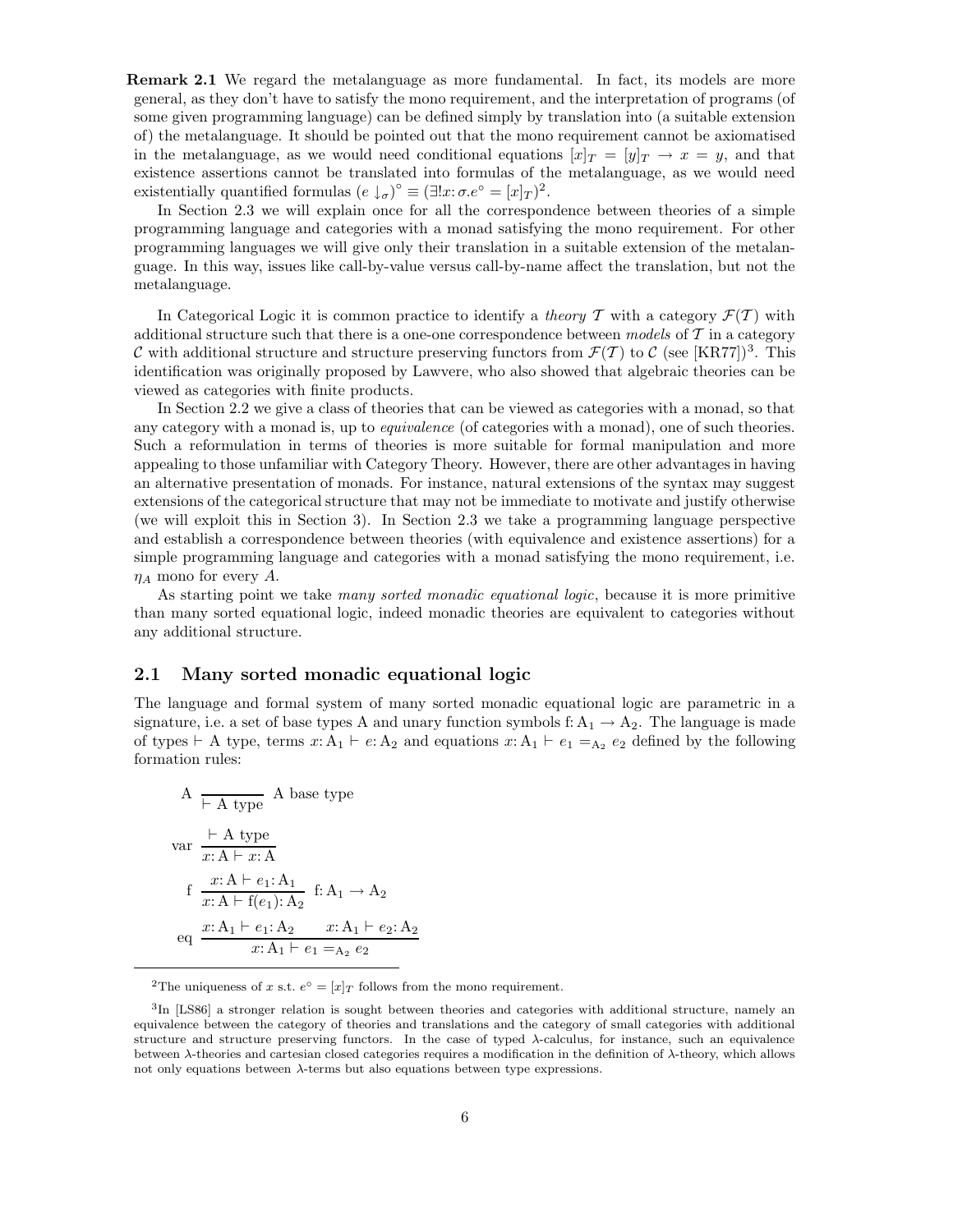| RULE                     | SYNTAX                                                                                                       |                               | SEMANTICS                 |
|--------------------------|--------------------------------------------------------------------------------------------------------------|-------------------------------|---------------------------|
| А                        | $\overline{\vdash}$ A type                                                                                   | $=$                           | $\llbracket A \rrbracket$ |
| var                      | $\vdash$ A type<br>$x: A \vdash x: A$                                                                        | $=$ $c$<br>$\bar{a}$ = $id_c$ |                           |
| f: $A_1 \rightarrow A_2$ | $\frac{x: A \vdash e_1: A_1}{x: A \vdash f(e_1): A_2} = g$<br>$\vdots$ $g; [f]$                              |                               |                           |
| eq                       | $x: A_1 \vdash e_1: A_2$<br>$x: A_1 \vdash e_2: A_2 = g_2$<br>$x: A_1 \vdash e_1 =_{A_2} e_2 \iff g_1 = g_2$ | $=$ $g_1$                     |                           |

Table 1: Interpretation of Many Sorted Monadic Equational Language

Remark 2.2 Terms of (many sorted) monadic equational logic have exactly one free variable (the one declared in the context) which occurs exactly once, and equations are between terms with the same free variable.

An interpretation  $\llbracket \cdot \rrbracket$  of the language in a category C is parametric in an interpretation of the symbols in the signature and is defined by induction on the derivation of well-formedness for (types,) terms and equations (see Table 1) according to the following general pattern:

- the interpretation  $\llbracket A \rrbracket$  of a base type A is an object of C
- the interpretation  $[[f]]$  of an unary function f:  $A_1 \rightarrow A_2$  is a morphism from  $[[A_1]]$  to  $[[A_2]]$  in C; similarly for the interpretation of a term  $x: A_1 \vdash e: A_2$
- the interpretation of an assertion  $x: A \vdash \phi$  (in this case just an equation) is either true or false.

**Remark 2.3** The interpretation of equations is standard. However, if one want to consider more complex assertions, e.g. formulas of first order logic, then they should be interpreted by subobjects; in particular equality  $=$  : A should be interpreted by the diagonal  $\Delta_{\llbracket A \rrbracket}$ .

The formal consequence relation on the set of equations is generated by the inference rules for equivalences ((refl), (simm) and (trans)), congruence and substitutivity (see Table 2). This formal consequence relation is sound and complete w.r.t. interpretation of the language in categories, i.e. an equation is formally derivable from a set of equational axioms if and only if all the interpretations satisfying the axioms satisfy the equation. Soundness follows from the admissibility of the inference rules in any interpretation, while completeness follows from the fact that any theory  $\mathcal T$  (i.e. a set of equations closed w.r.t. the inference rules) is the set of equations satisfied by the canonical interpretation in the category  $\mathcal{F}(\mathcal{T})$ , i.e. T viewed as a category.

**Definition 2.4** Given a monadic equational theory  $\mathcal{T}$ , the category  $\mathcal{F}(\mathcal{T})$  is defined as follows:

- objects are (base) types A,
- morphisms from  $A_1$  to  $A_2$  are equivalence classes  $[x: A_1 \vdash e: A_2]$ <sub>T</sub> of terms w.r.t. the equivalence relation induced by the theory  $\mathcal{T}$ , i.e.

$$
(x: A_1 \vdash e_1: A_2) \equiv (x: A_1 \vdash e_2: A_2) \Longleftrightarrow (x: A_1 \vdash e_1 =_{A_2} e_2) \in \mathcal{T}
$$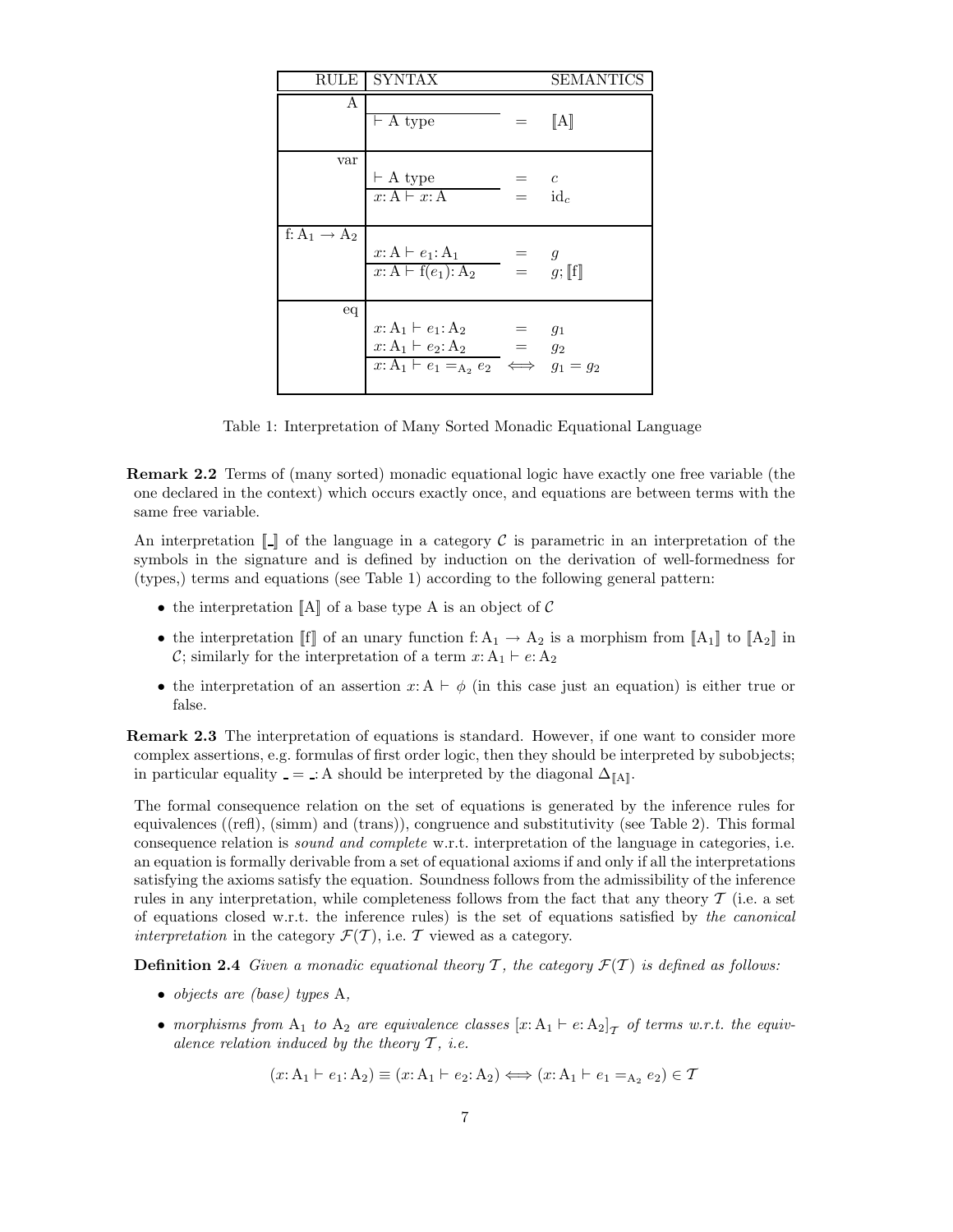refl 
$$
\frac{x: A \vdash e: A_1}{x: A \vdash e =_{A_1} e}
$$
  
\nsymm 
$$
\frac{x: A \vdash e_1 =_{A_1} e_2}{x: A \vdash e_2 =_{A_1} e_1}
$$
  
\ntrans 
$$
\frac{x: A \vdash e_1 =_{A_1} e_2}{x: A \vdash e_2 =_{A_1} e_3}
$$
  
\ncongr 
$$
\frac{x: A \vdash e_1 =_{A_1} e_2}{x: A \vdash f(e_1) =_{A_2} f(e_2)} \quad f: A_1 \to A_2
$$
  
\nsubset 
$$
\frac{x: A \vdash e: A_1}{x: A \vdash [e/x]\phi}
$$



• composition is substitution, *i.e.* 

$$
[x: A_1 \vdash e_1: A_2]_T; [x: A_2 \vdash e_2: A_3]_T = [x: A_1 \vdash [e_1/x]_2: A_3]_T
$$

• *identity over* A *is*  $[x: A \vdash x:A]_T$ .

There is also a correspondence in the opposite direction, namely every category  $\mathcal C$  (with additional structure) can be viewed as a theory  $\mathcal{T}_{\mathcal{C}}$  (i.e. the theory of C over the language for C), so that C and  $\mathcal{F}(\mathcal{T}_c)$  are equivalent as categories (with additional structure). Actually, in the case of monadic equational theories and categories, C and  $\mathcal{F}(\mathcal{T}_{\mathcal{C}})$  are isomorphic.

In the sequel we consider other equational theories. They can be viewed as categories in the same way described above for monadic theories; moreover, these categories are equipped with additional structure, depending on the specific nature of the theories under consideration.

### 2.2 The Simple metalanguage

We extend many sorted monadic equational logic to match categories equipped with a monad (or equivalently a Kleisli triple). Although we consider only one monad, it is conceptually straightforward to have several monads at once.

The first step is to extend the language. This could be done in several ways without affecting the correspondence between theories and monads, we choose a presentation inspired by Kleisli triples, more specifically we introduce an unary type-constructor  $T$  and the two term-constructors, [ ] and let, used informally in Section 1. The definition of signature is slightly modified, since the domain and codomain of an unary function symbol f:  $\tau_1 \rightarrow \tau_2$  can be any type, not just base types (the fact is that in many sorted monadic logic the only types are base types). An interpretation [] of the language in a category C with a Kleisli triple  $(T, \eta, \underline{\ }^*)$  is parametric in an interpretation of the symbols in the signature and is defined by induction on the derivation of well-formedness for types, terms and equations (see Table 3). Finally we add to many sorted monadic equational logic appropriate inference rules capturing axiomatically the properties of the new type- and termconstructors after interpretation (see Table 4).

**Proposition 2.5** Every theory T of the simple metalanguage, viewed as a category  $\mathcal{F}(T)$ , is equipped with a Kleisli triple  $(T, \eta, \underline{\ }^*)$ :

- $T(\tau) = T\tau$ ,
- $\eta_{\tau} = [x : \tau \vdash_{ml} [x]_T : T\tau]_{\tau},$
- $([x: \tau_1 \vdash_{ml} e: T\tau_2]_{\mathcal{T}})^* = [x': T\tau_1 \vdash_{ml} (\text{let}_T x \Leftarrow x' \text{ in } e): T\tau_2]_{\mathcal{T}}.$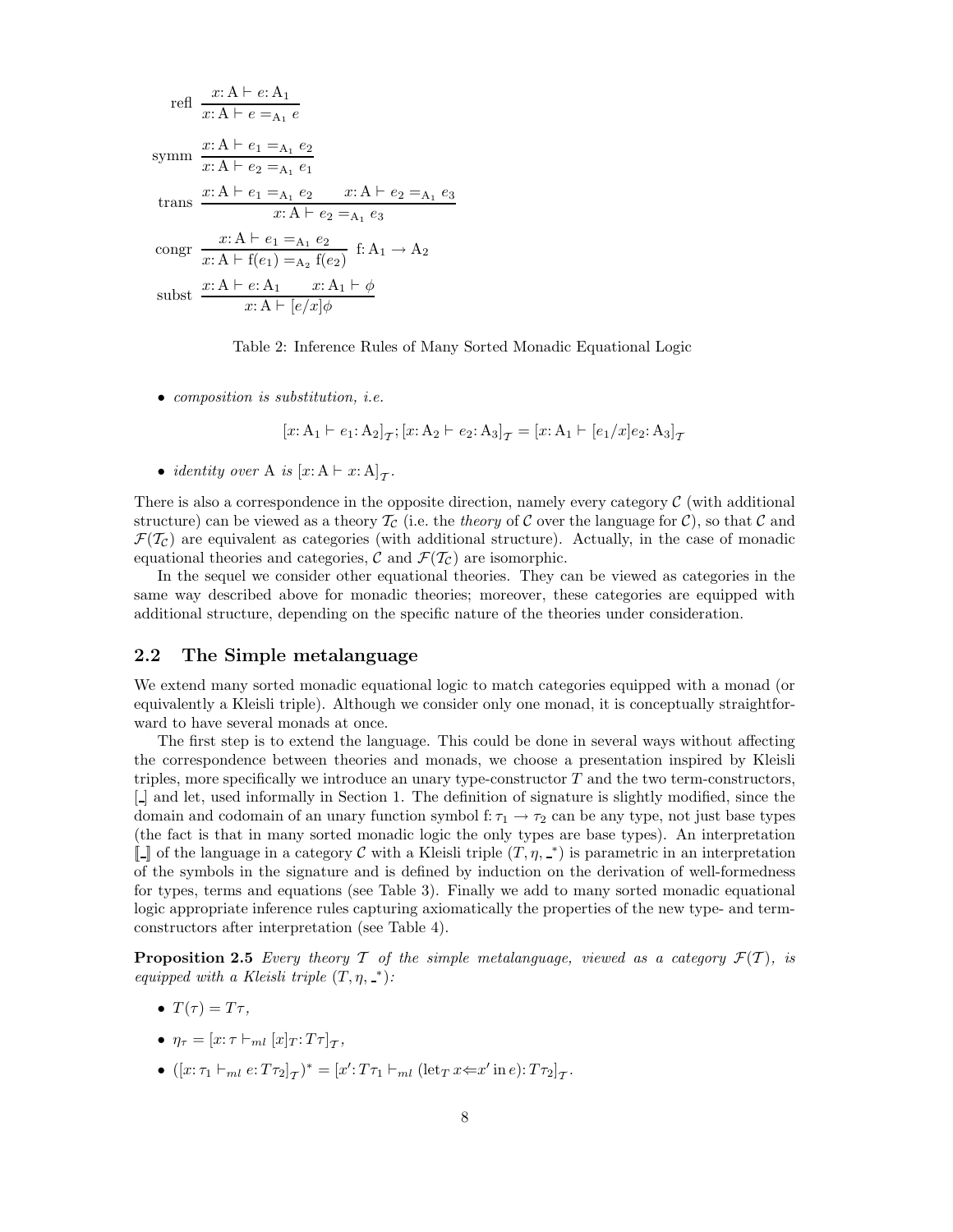|                                | RULE SYNTAX                                                                                                                                                                                                                         |                       | <b>SEMANTICS</b>                                   |
|--------------------------------|-------------------------------------------------------------------------------------------------------------------------------------------------------------------------------------------------------------------------------------|-----------------------|----------------------------------------------------|
| A                              | $\vdash_{ml} A$ type                                                                                                                                                                                                                | $=$                   | $\llbracket A \rrbracket$                          |
| $\overline{T}$                 | $\frac{\vdash_{ml} \tau \text{ type}}{\vdash_{ml} T\tau \text{ type}}$                                                                                                                                                              | $=$ $c$               | $=$ Tc                                             |
| var                            | $\vdash_{ml} \tau$ type<br>$x: \tau \vdash_{ml} x: \tau$                                                                                                                                                                            | $=$ $c$<br>$=$ $id_c$ |                                                    |
| f: $\tau_1 \rightarrow \tau_2$ | $\frac{x:\tau\vdash_{ml}e_1:\tau_1}{x:\tau\vdash_{ml}f(e_1):\tau_2}$                                                                                                                                                                | $=$ g                 | $= g;[[f]]$                                        |
| $\lfloor \cdot \rfloor_T$      | $\frac{x:\tau\vdash_{ml}e:\tau'}{x:\tau\vdash_{ml}[e]_T:T\tau'}$                                                                                                                                                                    |                       | = $g$<br>= $g; \eta_{\llbracket \tau' \rrbracket}$ |
| let                            | $x: \tau \vdash_{ml} e_1: T\tau_1$<br>$x_1{:}\tau_1 \vdash_{ml} e_2{:}T\tau_2$<br>$\frac{x_1:\tau_1 \vdash_{ml} e_2:T\tau_2}{x:\tau \vdash_{ml} (\text{let}_T x_1 \Leftarrow e_1 \text{ in } e_2):T\tau_2} = g_2$<br>$= g_1; g_2^*$ |                       | $g_1$                                              |
| eq                             | $x: \tau_1 \vdash_{ml} e_1: \tau_2$<br>$x: \tau_1 \vdash_{ml} e_2: \tau_2$<br>$x: \tau_1 \vdash_{ml} e_1 =_{\tau_2} e_2$                                                                                                            | $=$ $g_2$             | $g_1$<br>$g_1 = g_2$                               |

Table 3: Interpretation of the Simple Metalanguage

$$
[.]\xi \frac{x:\tau \vdash_{ml} e_1 =_{\tau_1} e_2}{x:\tau \vdash_{ml} [e_1]_T =_{T\tau_1} [e_2]_T}
$$
\n
$$
let.\xi \frac{x:\tau \vdash_{ml} e_1 =_{T\tau_1} e_2 \quad x':\tau_1 \vdash_{ml} e'_1 =_{T\tau_2} e'_2}{x:\tau \vdash_{ml} (let_T x' \Leftarrow e_1 in e'_1) =_{T\tau_2} (let_T x' \Leftarrow e_2 in e'_2)}
$$
\n
$$
\text{ass} \frac{x:\tau \vdash_{ml} e_1: T\tau_1 \quad x_1:\tau_1 \vdash_{ml} e_2: T\tau_2 \quad x_2:\tau_2 \vdash_{ml} e_3: T\tau_3}{x:\tau \vdash_{ml} (let_T x_2 \Leftarrow (let_T x_1 \Leftarrow e_1 in e_2) in e_3) =_{T\tau_3} (let_T x_1 \Leftarrow e_1 in (let_T x_2 \Leftarrow e_2 in e_3))}
$$
\n
$$
T.\beta \frac{x:\tau \vdash_{ml} e_1:\tau_1 \quad x_1:\tau_1 \vdash_{ml} e_2: T\tau_2}{x:\tau \vdash_{ml} (let_T x_1 \Leftarrow [e_1]_T in e_2) =_{T\tau_2} [e_1/x_1]e_2}
$$
\n
$$
T.\eta \frac{x:\tau \vdash_{ml} (let_T x_1 \Leftarrow e_1 in [x_1]_T) =_{T\tau_1} e_1}{x:\tau \vdash_{ml} (let_T x_1 \Leftarrow e_1 in [x_1]_T) =_{T\tau_1} e_1}
$$

Table 4: Inference Rules of the Simple Metalanguage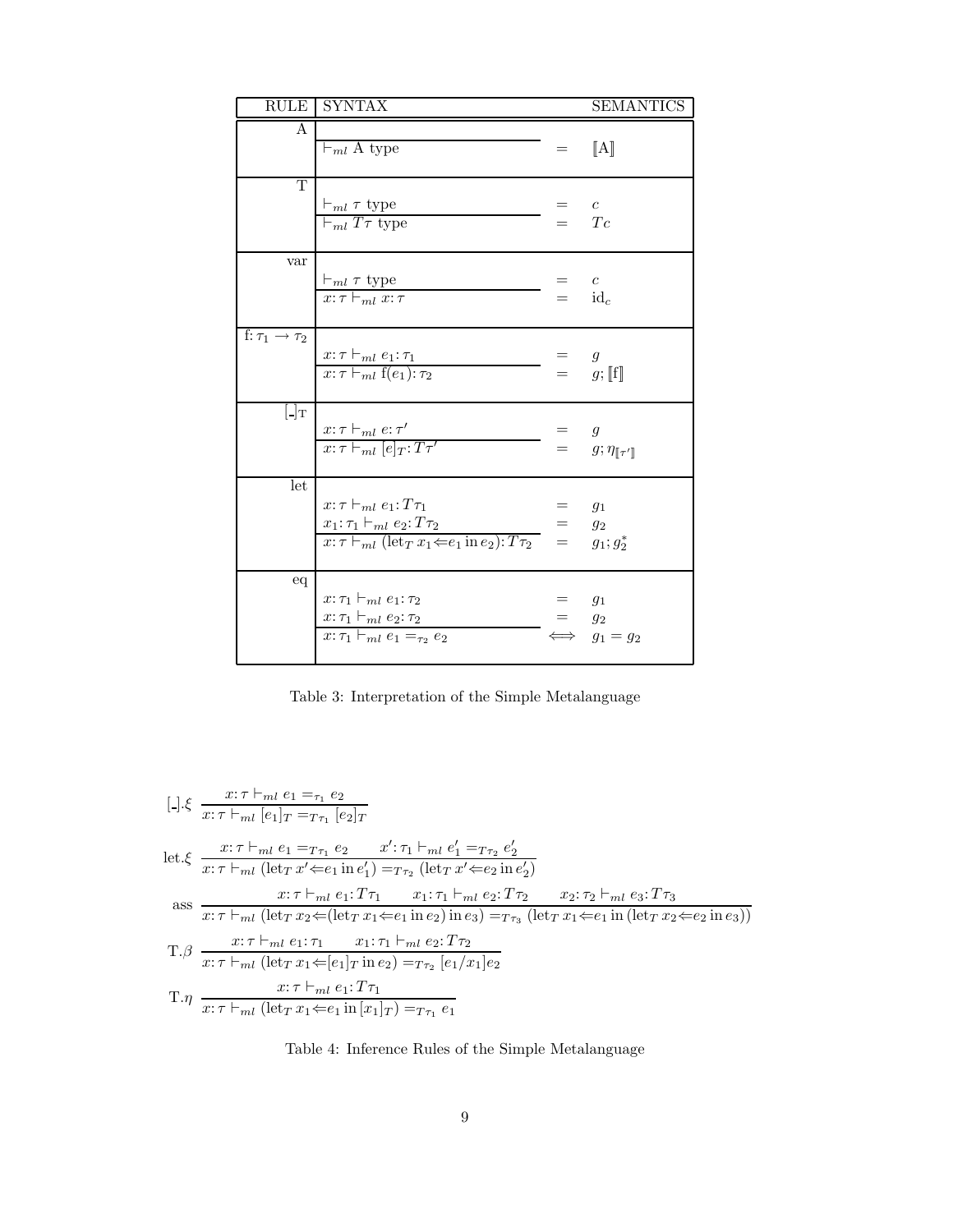**Proof** We have to show that the three axioms for Kleisli triples are valid. The validity of each axiom amounts to the derivability of an equation. For instance,  $\eta_{\tau}^* = id_{T_{\tau}}$  is valid provided  $x': T\tau \vdash_{ml} (\text{let}_T x \leftarrow x' \text{ in } [x]_T) =_{T\tau} x'$  is derivable, indeed it follows from  $(T.\eta)$ . The reader can check that the equations corresponding to the axioms  $\eta_{\tau}$ ;  $f^* = f$  and  $f^*$ ;  $g^* = (f; g^*)^*$  follow from  $(T.\beta)$  and (ass) respectively. Г

### 2.3 A Simple Programming Language

In this section we take a programming language perspective by introducing a simple programming language, whose terms are interpreted by morphisms of the Kleisli category for a monad. Unlike the metalanguage of Section 2.2, the programming language does not allow to consider more than one monad at once.

The interpretation in the Kleisli category can also be given indirectly via a translation in the simple metalanguage of Section 2.2 mapping *programs* of type  $\tau$  into terms of type  $T\tau$ . If we try to establish a correspondence between equational theories of the simple programming language and categories with one monad (as done for the metalanguage), then we run into problems, since there is no way (in general) to recover  $\mathcal C$  from  $\mathcal C_T$ . What we do instead is to establish a correspondence between theories with equivalence and existence assertions and categories with one monad satisfying the mono requirement, i.e.  $\eta_A$  is mono for every object A (note that  $\eta_{TA}$  is always a mono, because  $\eta_{TA}$ ;  $\mu_A = \text{id}_{TA}$ ). The intended extension of the existence predicate on computations of type A is the set of computations of the form [v] for some value v of type A, so it is natural to require  $\eta_A$  to be mono and interpret the existence predicate as the *subobject* corresponding to  $\eta_A$ .

The simple programming language is parametric in a signature, i.e. a set of base types and unary command symbols. To stress that the interpretation is in  $\mathcal{C}_T$  rather than  $\mathcal{C}$ , we use unary command symbols p:  $\tau_1 \to \tau_2$  (instead of unary function symbols f:  $\tau_1 \to \tau_2$ ), we call  $x: \tau_1 \vdash_{pl} e: \tau_2$ a program (instead of a term) and write  $=\equiv_{\tau}$  (instead of  $=-T_{\tau}$ ) as equality of computations of type  $\tau$ . Given a category C with a Kleisli triple  $(T, \eta, \_*)$  satisfying the mono requirement, an interpretation  $\llbracket \cdot \rrbracket$  of the programming language is parametric in an interpretation of the symbols in the signature and is defined by induction on the derivation of well-formedness for types, terms and equations (see Table 5) following the same pattern given for many sorted monadic equational logic, but with C replaced by  $C_T$ , namely:

- the interpretation  $\llbracket \tau \rrbracket$  of a (base) type  $\tau$  is an object of  $\mathcal{C}_T$ , or equivalently an object of  $\mathcal{C}$
- the interpretation [p] of an unary command p:  $\tau_1 \rightarrow \tau_2$  is a morphism from  $[\![\tau_1]\!]$  to  $[\![\tau_2]\!]$  in  $\mathcal{C}_T$ , or equivalently a morphism from  $[\![\tau_1]\!]$  to  $T[\![\tau_2]\!]$  in  $\mathcal{C}$ ; similarly for the interpretation of a program  $x: \tau_1 \vdash_{pl} e: \tau_2$
- the interpretation of an equivalence or existence assertion is a truth value.

Remark 2.6 The let-constructor play a fundamental role: operationally it corresponds to sequential evaluation of programs and categorically it corresponds to composition in the Kleisli category  $\mathcal{C}_T$  (while substitution corresponds to composition in  $\mathcal{C}$ ). In the  $\lambda_{\rm v}$ -calculus (let  $x \Leftarrow e$  in  $e'$ ) is treated as syntactic sugar for  $(\lambda x.e')e$ . We think that this is not the right way to proceed, because it explains the let-constructor (i.e. sequential evaluation of programs) in terms of constructors available only in functional languages. On the other hand, (let  $x \Leftarrow e$  in  $e'$ ) cannot be treated as syntactic sugar for  $[e/x]e'$  (involving only the more primitive substitution) without collapsing computations to values.

The existence predicate  $e \downarrow$  is inspired by the logic of partial terms/elements (see [Fou77, Sco79, Mog88]); however, there are important differences, e.g.

$$
strict \frac{x:\tau \vdash_{pl} p(e) \downarrow_{\tau_2}}{x:\tau \vdash_{pl} e \downarrow_{\tau_1}} p:\tau_1 \rightharpoonup \tau_2
$$

is admissible for partial computations, but not in general. For certain notions of computation there may be other predicates on computations worth considering, or the existence predicate itself may have a more specialised meaning, for instance: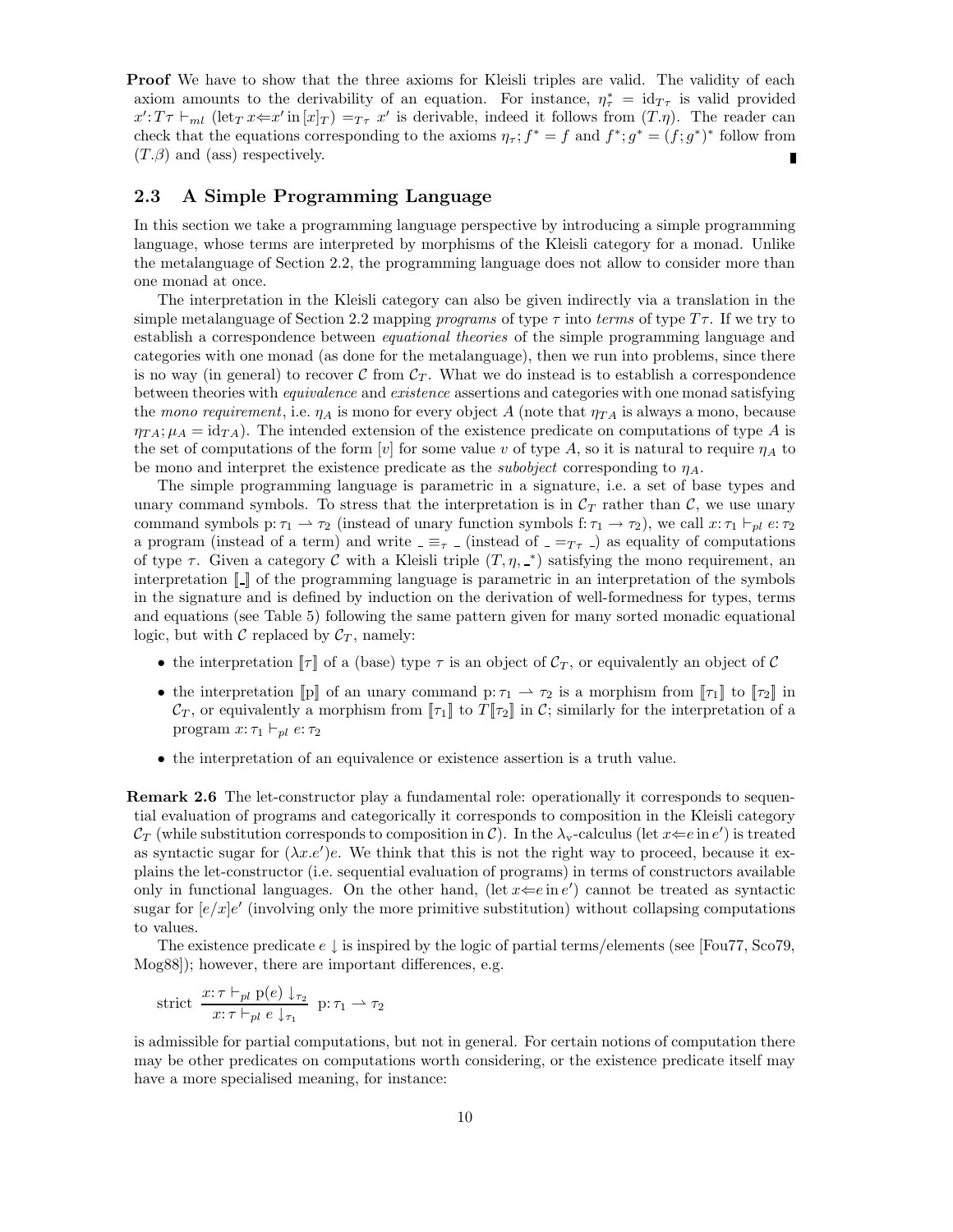|                                        | <b>RULE SYNTAX</b>                                                                                                                                                                    |              | <b>SEMANTICS</b>                                                                                                                            |
|----------------------------------------|---------------------------------------------------------------------------------------------------------------------------------------------------------------------------------------|--------------|---------------------------------------------------------------------------------------------------------------------------------------------|
| $\overline{A}$                         | $\vdash_{pl} A$ type                                                                                                                                                                  | $=$          | [A]                                                                                                                                         |
| T                                      | $\frac{\vdash_{pl} \tau \text{ type}}{\vdash_{pl} T\tau \text{ type}}$                                                                                                                | $=$ $\qquad$ | $\boldsymbol{c}$<br>Tc                                                                                                                      |
| var                                    | $\frac{\vdash_{pl} \tau \text{ type}}{x:\tau \vdash_{pl} x:\tau}$                                                                                                                     | $=$<br>$=$   | $\boldsymbol{c}$<br>$\eta_c$                                                                                                                |
| $p: \tau_1 \rightharpoonup \tau_2$     | $\frac{x:\tau\vdash_{pl}e_1:\tau_1}{x:\tau\vdash_{pl}p(e_1):\tau_2}$                                                                                                                  |              | $=$ $g$<br>$=$ $g$ ; $[\![p]\!]^*$                                                                                                          |
| $\begin{bmatrix} 1 \\ 1 \end{bmatrix}$ | $\frac{x:\tau\vdash_{pl}e:\tau'}{x:\tau\vdash_{pl}[e]:T\tau'}$                                                                                                                        |              | $\mathfrak{g}$<br>$= g; \eta_{T[\![\tau']\!]}$                                                                                              |
| $\mu$                                  | $\frac{x:\tau\vdash_{pl}e:T\tau'}{x:\tau\vdash_{pl}\mu(e):\tau'}$                                                                                                                     | $=$<br>$=$   | $\boldsymbol{g}$<br>$g; \mu_{[\![\tau'\]]}$                                                                                                 |
| let                                    | $x: \tau \vdash_{pl} e_1: \tau_1$<br>$\frac{x_1: \tau_1 \vdash_{pl} e_2: \tau_2}{x: \tau \vdash_{pl} (\text{let } x_1 \Leftarrow e_1 \text{ in } e_2): \tau_2} = g_2$<br>$g_1: g_2^*$ | $=$ $\qquad$ | $g_1$                                                                                                                                       |
| eq                                     | $x: \tau_1 \vdash_{pl} e_1: \tau_2$<br>$x: \tau_1 \vdash_{pl} e_2: \tau_2$<br>$x:\tau_1\vdash_{pl} e_1 \equiv_{\tau_2} e_2$                                                           |              | $g_1$<br>$=$ $g_2$<br>$\iff g_1 = g_2$                                                                                                      |
| ex                                     | $\frac{x:\tau_1 \vdash_{pl} e:\tau_2}{x:\tau_1 \vdash_{pl} e \downarrow_{\tau_2}}$                                                                                                    |              | $\iff \exists! h{:}\llbracket \tau_1 \rrbracket \to \llbracket \tau_2 \rrbracket \text{ s.t. } g = h{:}\eta_{\llbracket \tau_2 \rrbracket}$ |

Table 5: Interpretation of the Simple Programming Language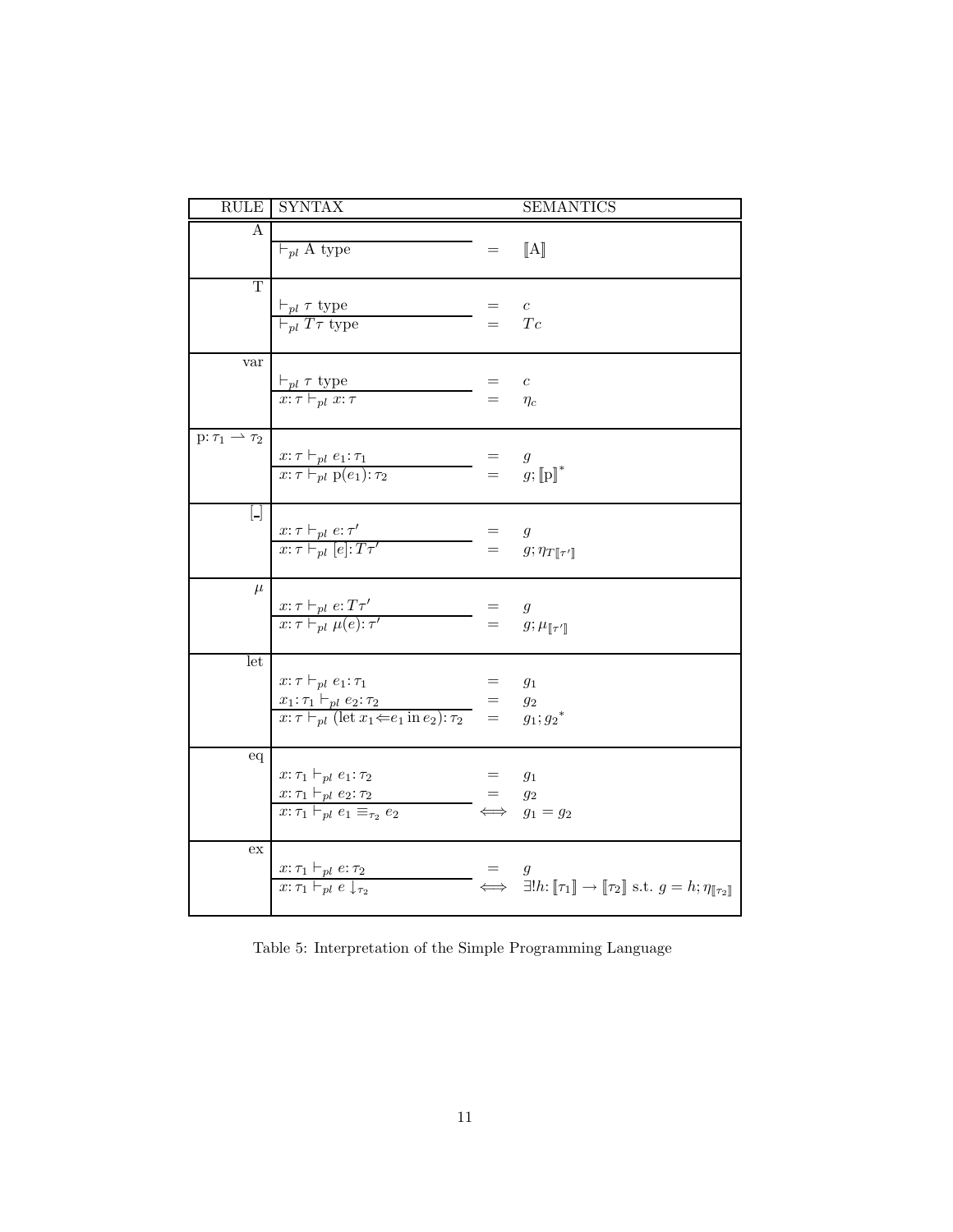refl 
$$
\frac{x:\tau \vdash_{pl} e:\tau_1}{x:\tau \vdash_{pl} e \equiv_{\tau_1} e}
$$
  
\nsymm 
$$
\frac{x:\tau \vdash_{pl} e_1 \equiv_{\tau_1} e_2}{x:\tau \vdash_{pl} e_2 \equiv_{\tau_1} e_1}
$$
  
\ntrans 
$$
\frac{x:\tau \vdash_{pl} e_1 \equiv_{\tau_1} e_2 \qquad x:\tau \vdash_{pl} e_2 \equiv_{\tau_1} e_3}{x:\tau \vdash_{pl} e_2 \equiv_{\tau_1} e_3}
$$
  
\ncongr 
$$
\frac{x:\tau \vdash_{pl} e_1 \equiv_{\tau_1} e_2}{x:\tau \vdash_{pl} p(e_1) \equiv_{\tau_2} p(e_2)} p:\tau_1 \rightarrow \tau_2
$$
  
\nE.x 
$$
\frac{\vdash_{pl} \tau \text{ type}}{x:\tau \vdash_{pl} x \downarrow_{\tau}}
$$
  
\nE.congr 
$$
\frac{x:\tau \vdash_{pl} e_1 \equiv_{\tau_1} e_2 \qquad x:\tau \vdash_{pl} e_1 \downarrow_{\tau_1}}{x:\tau \vdash_{pl} e_2 \downarrow_{\tau_1}}
$$
  
\nsubst 
$$
\frac{x:\tau \vdash_{pl} e \downarrow_{\tau_1} \qquad x:\tau_1 \vdash_{pl} \phi}{x:\tau \vdash_{pl} [e/x] \phi}
$$

#### Table 6: General Inference Rules

- a partial computation exists iff it terminates;
- a non-deterministic computation exists iff it gives exactly one result;
- a computation with side-effects exists iff it does not change the store.

Programs can be translated into terms of the metalanguage via a translation  $\degree$  s.t. for every wellformed program  $x: \tau_1 \vdash_{pl} e: \tau_2$  the term  $x: \tau_1 \vdash_{ml} e^{\circ}: T\tau_2$  is well-formed and  $[[x: \tau_1 \vdash_{pl} e: \tau_2]] =$  $\llbracket x : \tau_1 \vdash_{ml} e^{\circ} : T\tau_2 \rrbracket$  (the proof of these properties is left to the reader).

**Definition 2.7** Given a signature  $\Sigma$  for the programming language, let  $\Sigma^{\circ}$  be the signature for the metalanguage with the same base types and a function p:  $\tau_1 \to T\tau_2$  for each command p:  $\tau_1 \to \tau_2$ in  $\Sigma$ . The translation  $\hat{\ }$  from programs over  $\Sigma$  to terms over  $\Sigma$ <sup>o</sup> is defined by induction on raw programs:

- $x^{\circ} \stackrel{\Delta}{\equiv} [x]_T$
- $(\text{let } x_1 \leftarrow e_1 \text{ in } e_2)^\circ \stackrel{\Delta}{\equiv} (\text{let}_T x_1 \leftarrow e_1^\circ \text{ in } e_2^\circ)$
- $p(e_1)^{\circ} \stackrel{\Delta}{\equiv} (\operatorname{let}_T x \leftarrow e_1^{\circ} \operatorname{in} p(x))$
- $\bullet \ \ [e]^\circ \stackrel{\Delta}{\equiv} [e^\circ]_T$
- $\mu(e)^\circ \stackrel{\Delta}{\equiv} (\det_T x \in e^\circ \text{ in } x)$

The inference rules for deriving equivalence and existence assertions of the simple programming language can be partitioned as follows:

- general rules (see Table 6) for terms denoting computations, but with variables ranging over values; these rules replace those of Table 2 for many sorted monadic equational logic
- rules capturing the properties of type- and term-constructors (see Table 7) after interpretation of the programming language; these rules replace the additional rules for the metalanguage given in Table 4.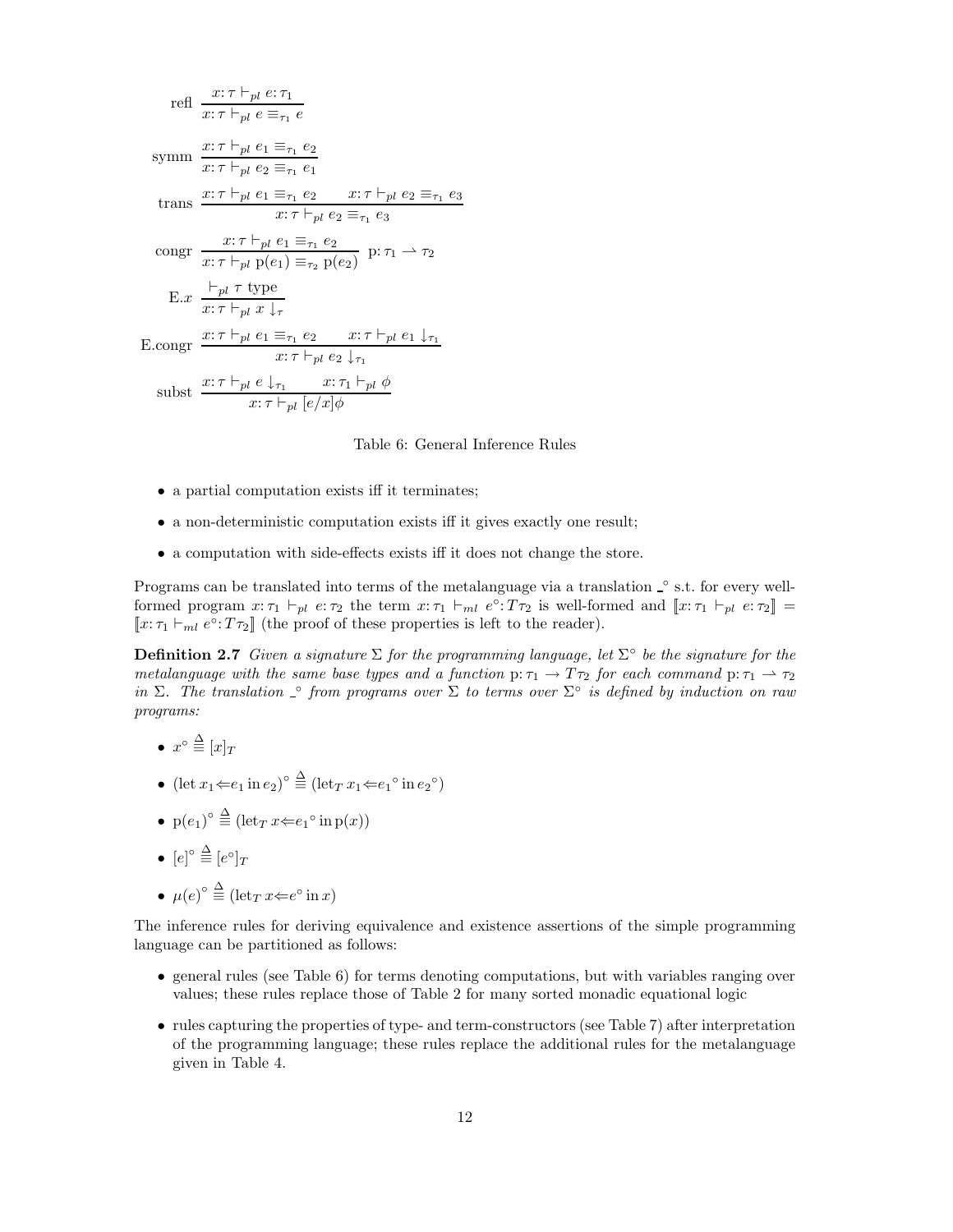$$
[.]\xi \frac{x:\tau \vdash_{pl} e_1 \equiv_{\tau_1} e_2}{x:\tau \vdash_{pl} [e_1] \equiv_{T\tau_1} [e_2]}
$$
\n
$$
E.[.] \frac{x:\tau \vdash_{pl} e_1:\tau_1}{x:\tau \vdash_{pl} [e_1] \downarrow \tau_1}
$$
\n
$$
\mu.\xi \frac{x:\tau \vdash_{pl} e_1:\tau_1}{x:\tau \vdash_{pl} \mu(e_1) \equiv_{\tau_1} \mu(e_2)}
$$
\n
$$
\mu.\beta \frac{x:\tau \vdash_{pl} e_1:\tau_1}{x:\tau \vdash \mu(e_1)] \equiv_{\tau_1} e_1}
$$
\n
$$
\mu.\eta \frac{x:\tau \vdash_{pl} e_1 \downarrow \tau_1}{x:\tau \vdash [\mu(e_1)] \equiv_{T\tau_1} e_1}
$$
\n
$$
let.\xi \frac{x:\tau \vdash_{pl} e_1 \equiv_{\tau_1} e_2 \qquad x':\tau_1 \vdash_{pl} e'_1 \equiv_{\tau_2} e'_2}{x:\tau \vdash_{pl} (let x' \Leftarrow_{l} in e'_1) \equiv_{\tau_2} (let x' \Leftarrow_{l} in e'_2)}
$$
\n
$$
unit \frac{x:\tau \vdash_{pl} e_1:\tau_1}{x:\tau \vdash_{pl} (let x_1 \Leftarrow_{l} in x_1) \equiv_{\tau_1} e_1}
$$
\n
$$
ass \frac{x:\tau \vdash_{pl} e_1:\tau_1}{x:\tau \vdash_{pl} (let x_2 \Leftarrow (let x_1 \Leftarrow_{l} in e_2) in e_3) \equiv_{\tau_3} (let x_1 \Leftarrow_{l} in (let x_2 \Leftarrow_{l} in e_3))}
$$
\n
$$
let.\beta \frac{x:\tau \vdash_{pl} e_1 \downarrow \tau_1}{x:\tau \vdash_{pl} (let x_1 \Leftarrow_{l} in e_2) \equiv_{\tau_2} [e_1/x_1]e_2}
$$
\n
$$
let.p \frac{x:\tau \vdash_{pl} e_1:\tau_1}{x:\tau \vdash_{pl} (let x_1 \Leftarrow_{l} in e_2) \equiv_{\tau_2} [e_1/x_1]e_2}
$$
\n
$$
let.p \frac{x:\tau \vdash_{pl} e_1:\tau_1}{x:\tau \vdash
$$

Table 7: Inference Rules of the Simple Programming Language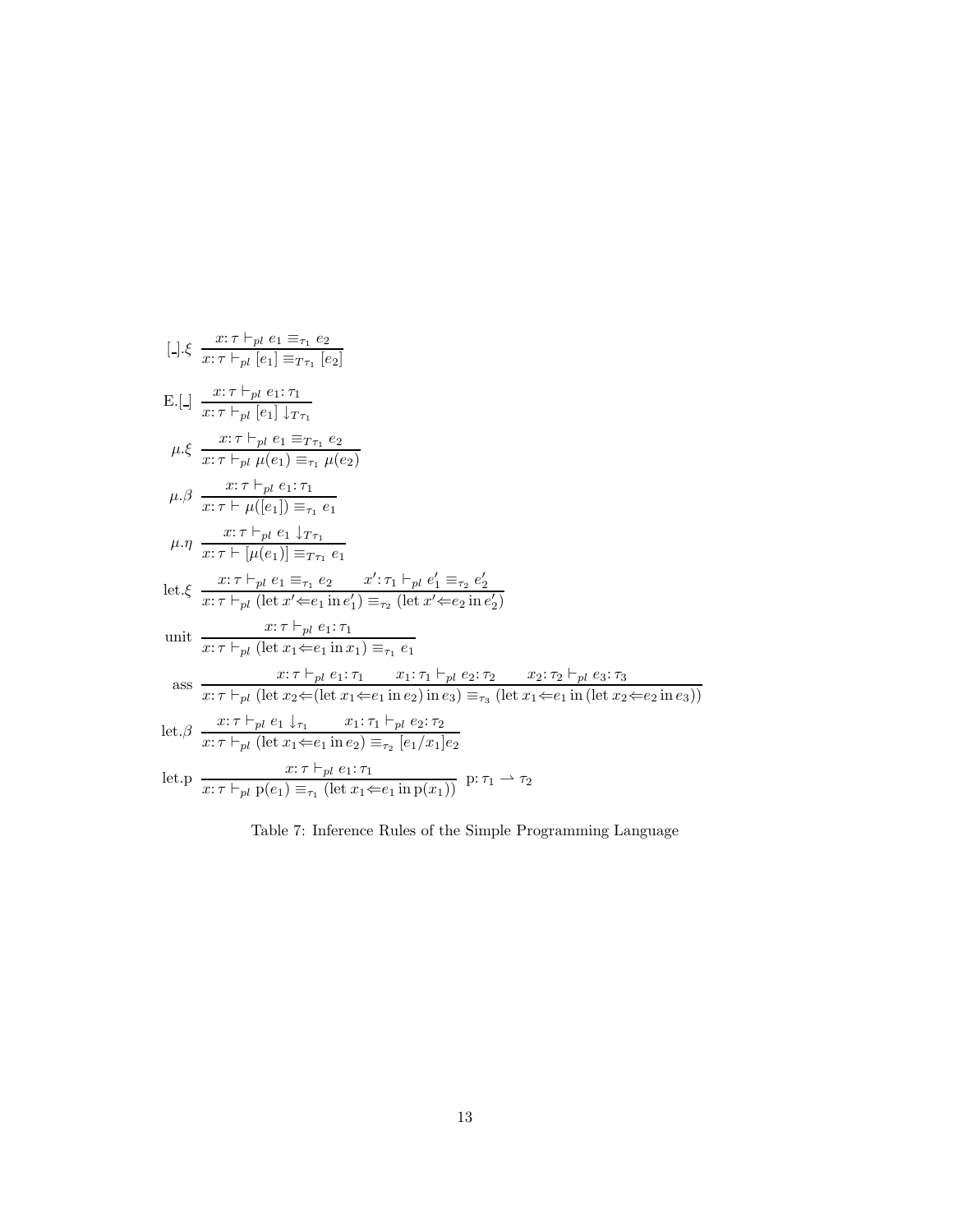Soundness and completeness of the formal consequence relation w.r.t. interpretation of the simple programming language in categories with a monad satisfying the mono requirement is established in the usual way (see Section 2.1). The only step which differs is how to view a theory T of the simple programming language (i.e. a set of equivalence and existence assertions closed w.r.t. the inference rules) as a category  $\mathcal{F}(\mathcal{T})$  with the required structure.

**Definition 2.8** Given a theory T of the simple programming language, the category  $\mathcal{F}(T)$  is defined as follows:

- objects are types  $\tau$ ,
- morphisms from  $\tau_1$  to  $\tau_2$  are equivalence classes  $[x:\tau_1 \vdash_{pl} e:\tau_2]_{\mathcal{T}}$  of existing programs  $x:\tau_1 \vdash_{pl} e$  $e \downarrow_{\tau_2} \in \mathcal{T}$  w.r.t. the equivalence relation induced by the theory  $\mathcal{T}$ , i.e.

$$
(x:\tau_1 \vdash_{pl} e_1:\tau_2) \equiv (x:\tau_1 \vdash_{pl} e_2:\tau_2) \Longleftrightarrow (x:\tau_1 \vdash_{pl} e_1 \equiv_{\tau_2} e_2) \in \mathcal{T}
$$

• composition is substitution, *i.e.* 

$$
[x:\tau_1 \vdash_{pl} e_1:\tau_2]_{\mathcal{T}}; [x:\tau_2 \vdash_{pl} e_2:\tau_3]_{\mathcal{T}} = [x:\tau_1 \vdash_{pl} [e_1/x]_{e_2}:\tau_3]_{\mathcal{T}}
$$

• identity over  $\tau$  is  $[x:\tau \vdash_{pl} x:\tau]_{\mathcal{T}}$ .

In order for composition in  $\mathcal{F}(T)$  to be well-defined, it is essential to consider only equivalence classes of existing programs, since the simple programming language satisfies only a restricted form of substitutivity.

**Proposition 2.9** Every theory T of the simple programming language, viewed as a category  $\mathcal{F}(T)$ , is equipped with a Kleisli triple  $(T, \eta, \rightharpoonup)$  satisfying the mono requirement:

•  $T(\tau) = T\tau$ ,

• 
$$
\eta_{\tau} = [x: \tau \vdash_{pl} [x]:T\tau]_{\mathcal{T}},
$$

•  $([x: \tau_1 \vdash_{pl} e: T\tau_2]_{\mathcal{T}})^* = [x': T\tau_1 \vdash_{pl} [(\mathrm{let}\ x \Leftrightarrow \mu(x') \mathrm{ in}\ \mu(e))] : T\tau_2]_{\mathcal{T}}.$ 

Proof We have to show that the three axioms for Kleisli triples are valid. The validity of each axiom amounts to the derivability of an existence and equivalence assertion. For instance,  $\eta^*_{\tau} = id_{T_{\tau}}$  is valid provided  $x': T \tau \vdash_{pl} x' \downarrow_{T\tau}$  and  $x': T \tau \vdash_{pl} [(\text{let } x \Leftarrow \mu(x') \text{ in } \mu([x]))] \equiv_{T\tau} x'$  are derivable. The existence assertion follows immediately from  $(E.x)$ , while the equivalence is derived as follows:

\n- \n
$$
x': T\tau \vdash_{pl} [(\text{let } x \Leftarrow \mu(x') \text{ in } \mu([x]))] \equiv_{T\tau} [(\text{let } x \Leftarrow \mu(x') \text{ in } x)]
$$
\n by  $(\mu.\beta)$ , (refl) and  $(\text{let.}\xi)$ \n
\n- \n
$$
x': T\tau \vdash_{pl} [(\text{let } x \Leftarrow \mu(x') \text{ in } x)] \equiv_{T\tau} [\mu(x')]
$$
\n by (unit) and  $(\text{let.}\xi)$ \n
\n

• 
$$
x': T\tau \vdash_{pl} [\mu(x')] \equiv_{T\tau} x'
$$
 by (E.x) and  $(\mu.\eta)$ 

• 
$$
x': T\tau \vdash_{pl} [(\text{let } x \Leftarrow \mu(x') \text{ in } \mu([x]))] \equiv_{T\tau} x'
$$
 by (trans).

We leave to the reader the derivation of the existence and equivalence assertions corresponding to the other axioms for Kleisli triples, and prove instead the mono requirement i.e. that  $f_1$ ;  $\eta_{\tau}$  $f_2; \eta_{\tau}$  implies  $f_1 = f_2$ . Let  $f_i$  be  $[x; \tau' \vdash_{pl} e_i; \tau]_{\tau}$ , we have to derive  $x; \tau' \vdash_{pl} e_1 \equiv_{\tau} e_2$  from  $x: \tau' \vdash_{pl} [e_1] \equiv_{T\tau} [e_2]$  (and  $x: \tau' \vdash_{pl} e_i \downarrow_{\tau}$ ) :

•  $x: \tau' \vdash_{pl} \mu([e_1]) \equiv_{\tau} \mu([e_2])$ by the first assumption and  $(\mu.\xi)$ 

• 
$$
x: \tau' \vdash_{pl} \mu([e_i]) \equiv_{\tau} e_i
$$
 by  $(\mu.\beta)$ 

•  $x: \tau' \vdash_{pl} e_1 \equiv_{\tau} e_2$  by (trans).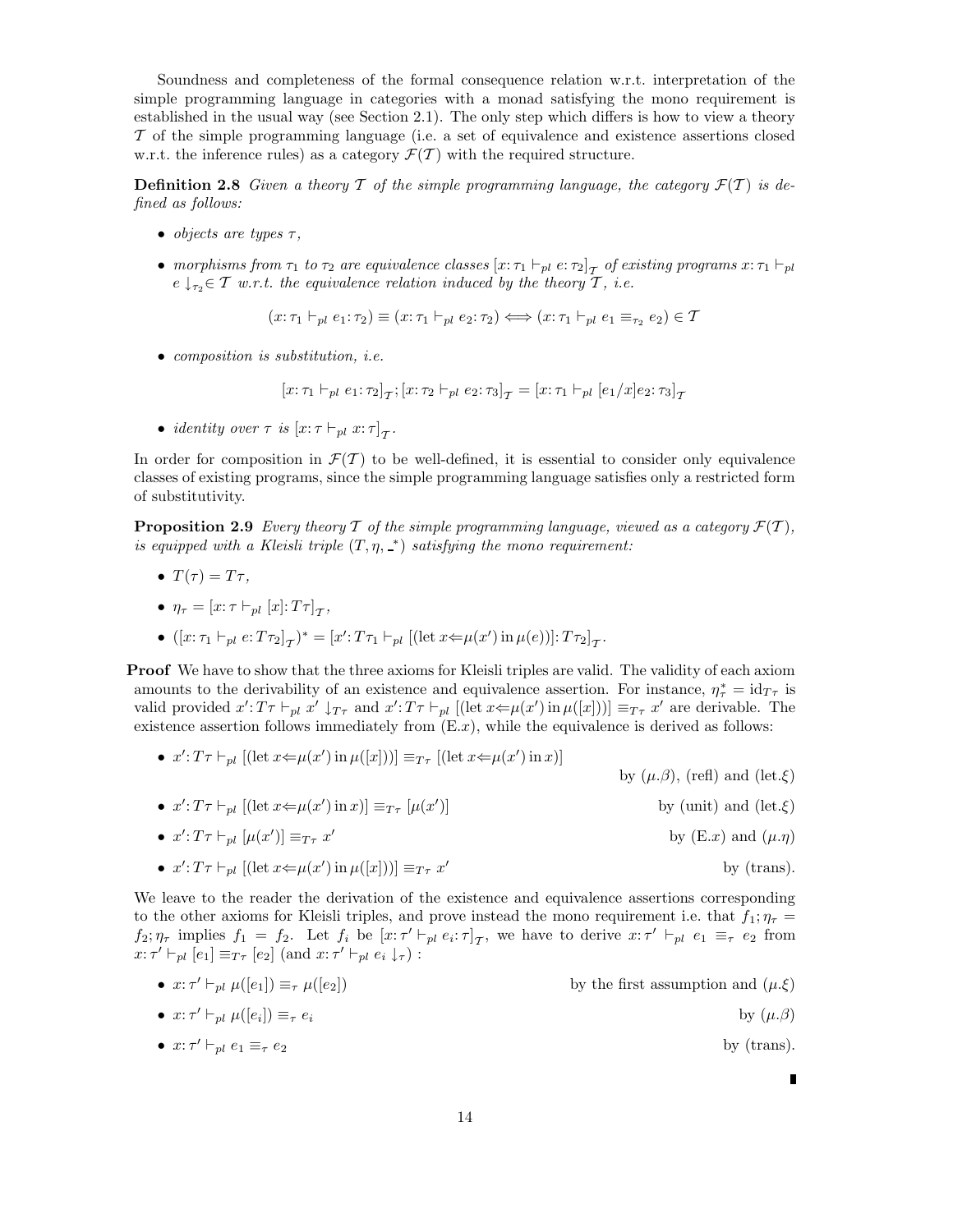**Remark 2.10** One can show that the canonical interpretation of a program  $x: \tau_1 \vdash_{pl} e: \tau_2$  in the category  $\mathcal{F}(\mathcal{T})$  is the morphism  $[x:\tau_1 \vdash_{pl} [e]:T\tau_2]_{\mathcal{T}}$ . This interpretation establishes a one-one correspondence between morphisms from  $\tau_1$  to  $T\tau_2$  in the category  $\mathcal{F}(T)$ , i.e. morphisms from  $\tau_1$ to  $\tau_2$  in the Kleisli category, and equivalence classes of programs  $x:\tau_1 \vdash_{pl} e:\tau_2$  (not necessarely existing). The inverse correspondence maps a morphism  $[x:\tau_1 \vdash_{pl} e':T\tau_2]_{\mathcal{T}}$  to the equivalence class of  $x: \tau_1 \vdash_{pl} \mu(e') : \tau_2$ . Indeed,  $x: \tau_1 \vdash_{pl} e \equiv_{\tau_2} \mu([e])$  and  $x: \tau_1 \vdash_{pl} e' \equiv_{\tau_2} [\mu(e')]$  are derivable provided  $x: \tau_1 \vdash_{pl} e' \downarrow_{T\tau_2}.$ 

## 3 Extending the simple metalanguage

So far we have considered only languages and formal systems for *monadic terms*  $x: \tau_1 \vdash e: \tau_2$ , having exactly one free variable (occurring once). In this section we want to extend these languages (and formal systems) by allowing *algebraic terms*  $x_1: \tau_1, \ldots, x_n: \tau_n \vdash e: \tau$ , having a finite number of free variables (occurring finitely many times) and investigate how this affects the interpretation and the structure on theories viewed as categories. For convenience in relating theories and categories with additional structure, we also allow types to be closed w.r.t. finite products<sup>4</sup>, in particular a typing context  $x_1: \tau_1, \ldots, x_n: \tau_n$  can be identified with a type. In general, the interpretation of an algebraic term  $x_1: \tau_1, \ldots, x_n: \tau_n \vdash e: \tau$  in a category (with finite products) is a morphism from  $(\llbracket \tau_1 \rrbracket \times \ldots \times \llbracket \tau_n \rrbracket)$  to  $\llbracket \tau \rrbracket$ .

The extension of monadic equational logic to algebraic terms is equational logic, whose theories correspond to categories with finite products. We will introduce the metalanguage, i.e. the extension of the simple metalanguage described in Section 2.2 to algebraic terms, and show that its theories correspond to categories with finite products and a *strong monad*, i.e. a monad and a natural transformation  $t_{A,B}: A \times TB \to T(A \times B)$ . Intuitively  $t_{A,B}$  transforms a pair value-computation into a computation of a pair of values, as follows

$$
a: A, c: TB \xrightarrow{\text{t}_{A,B}} (\text{let } y \Leftarrow c \text{ in } [\langle a, y \rangle]): T(A \times B)
$$

Remark 3.1 To understand why a category with finite products and a monad is not enough to interpret the metalanguage (and where the natural transformation t is needed), one has to look at the interpretation of a let-expression

let 
$$
\frac{\Gamma \vdash_{ml} e_1: T\tau_1 \qquad \Gamma, x: \tau_1 \vdash_{ml} e_2: T\tau_2}{\Gamma \vdash_{ml} (\text{let}_T x \Leftarrow e_1 \text{ in } e_2): T\tau_2}
$$

where Γ is a typing context. Let  $g_1: c \to Tc_1$  and  $g_2: c \times c_1 \to Tc_2$  be the interpretations of Γ  $\vdash_{ml}$  $e_1: T_{\tau_1}$  and  $\Gamma, x: \tau_1 \vdash_{ml} e_2: T_{\tau_2}$  respectively, where c is the interpretation of the typing context Γ and  $c_i$  is the interpretation of the type  $\tau_i$ , then the interpretation of  $\Gamma \vdash_{ml} (\text{let}_T x \Leftarrow e_1 \text{ in } e_2)$ :  $T\tau_2$ ought to be a morphism  $g: c \to Tc_2$ . If  $(T, \eta, \mu)$  is the *identity monad*, i.e. T is the identity functor over C and  $\eta$  and  $\mu$  are the identity natural transformation over T, then computations get identified with values. In this case  $(\text{let}_T x \Leftarrow e_1 \text{ in } e_2)$  can be replaced by  $[e_1/x]e_2$ , so g is simply  $\langle id_c, g_1 \rangle$ ;  $g_2: c \to c_2$ . In the general case Table 3 suggests that  $\therefore$  above is indeed composition in the Kleisli category, therefore  $\langle id_c, g_1 \rangle$ ;  $g_2$  should be replaced by  $\langle id_c, g_1 \rangle$ ;  $g_2^*$ . But in  $\langle id_c, g_1 \rangle$ ;  $g_2^*$ there is a type mismatch, since the codomain of  $\langle id_c, g_1 \rangle$  is  $c \times T_{c_1}$ , while the domain of  $T_{g_1}$  is  $T(c \times c_1)$ . The natural transformation  $t_{A,B}: A \times TB \rightarrow T(A \times B)$  mediates between these two objects, so that g can be defined as  $\langle id_c, g_1 \rangle; t_{c,c_1}; g_2^*$ .

<sup>&</sup>lt;sup>4</sup>If the metalanguage does not have finite products, we conjecture that its theories would no longer correspond to categories with finite products and a strong monad (even by taking as objects contexts and/or the Karoubi envelope, used in  $[Sco80]$  to associate a cartesian closed category to an untyped  $\lambda$ -theory), but instead to multicategories with a Kleisli triple. We felt the greater generality (of not having products in the metalanguage) was not worth the mathematical complications.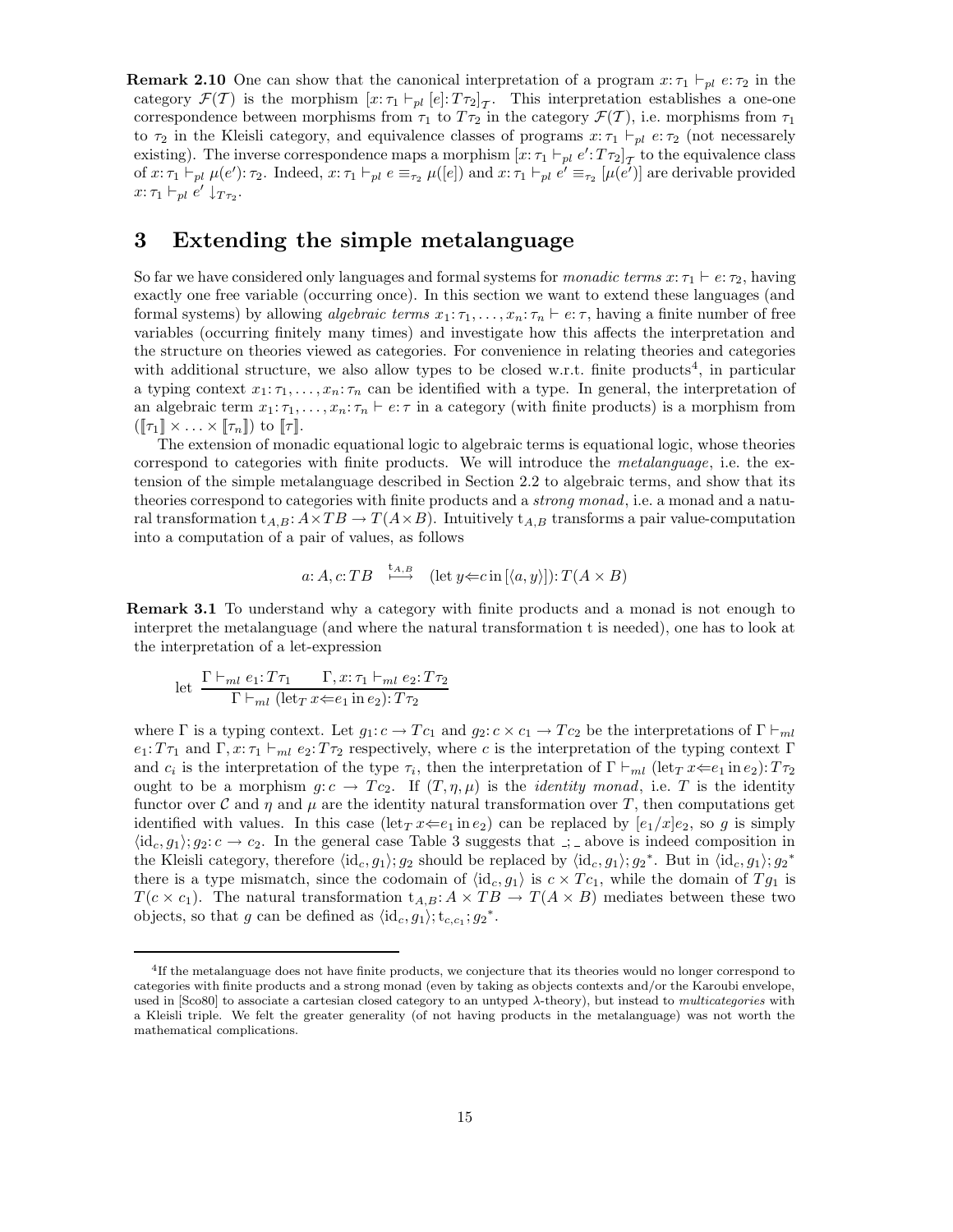**Definition 3.2** A strong monad over a category C with (explicitly given) finite products is a monad  $(T, \eta, \mu)$  together with a natural transformation  $t_{A,B}$  from  $A \times TB$  to  $T(A \times B)$  s.t.



where r and  $\alpha$  are the natural isomorphisms

$$
r_A: (1 \times A) \to A \quad , \quad \alpha_{A,B,C}: (A \times B) \times C \to A \times (B \times C)
$$

**Remark 3.3** The diagrams above are taken from  $[Koc72]$ , where a characterisation of strong monads is given in terms of  $C$ -enriched categories (see [Kel82]). Kock fixes a commutative monoidal closed category  $\mathcal C$  (in particular a cartesian closed category), and in this setup he establishes a one-one correspondence between strengths  $\operatorname{st}_{A,B}:B^A\to (TB)^{TA}$  and tensorial strengths  $\operatorname{t}_{A,B}:A\otimes B^A$  $TB \to T(A \otimes B)$  for a endofunctor T over C (see Theorem 1.3 in [Koc72]). Intuitively a strength st<sub>A,B</sub> internalises the action of T on morphisms from A to B, and more precisely it makes  $(T, st)$ a C-enriched endofunctor on C enriched over itself (i.e. the hom-object  $\mathcal{C}(A, B)$  is  $B^A$ ). In this setting the diagrams of Definition 3.2 have the following meaning:

- the first two diagrams are  $(1.7)$  and  $(1.8)$  in [Koc72], saying that t is a tensorial strength of T. So T can be made into a C-enriched endofunctor.
- the last two diagrams say that  $\eta: \text{Id}_{\mathcal{C}} \to T$  and  $\mu: T^2 \to T$  are C-enriched natural transformations, where  $\text{Id}_{\mathcal{C}}$ , T and  $T^2$  are enriched in the obvious way (see Remark 1.4 in [Koc72]).

There is another purely categorical characterisation of strong monads, suggested to us by G. Plotkin, in terms of C-indexed categories (see [JP78]). Both characterisations are instances of a general methodological principle for studying programming languages (or logics) categorically (see [Mog89b]):

when studying a complex language the 2-category Cat of small categories, functors and natural transformations may not be adequate; however, one may replace Cat with a different 2-category, whose objects captures better some fundamental structure of the language, while *less fundamental structure* can be modelled by 2-categorical concepts.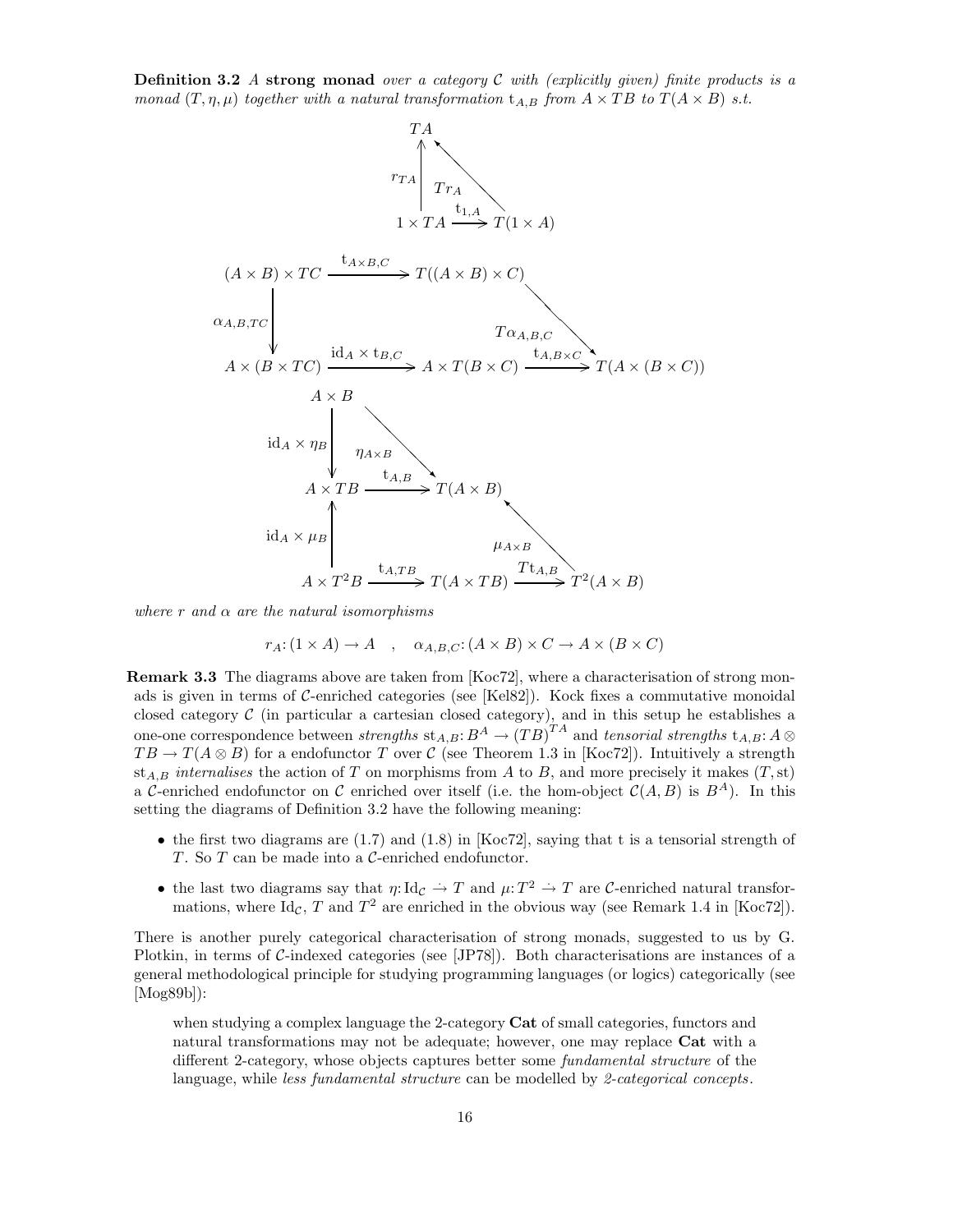Monads are a 2-categorical concept, so we expect notions of computations for a complex language to be modelled by monads in a suitable 2-category.

The first characterisation takes a commutative monoidal closed structure on  $\mathcal{C}$  (used in [Laf88, See87 to model a fragment of *linear logic*), so that  $\mathcal C$  can be enriched over itself. Then a strong monad over a cartesian closed category  $\mathcal C$  is just a monad over  $\mathcal C$  in the 2-category of  $\mathcal C$ -enriched categories.

The second characterisation takes a class  $\mathcal D$  of display maps over  $\mathcal C$  (used in [HP87] to model dependent types), and defines a C-indexed category  $\mathcal{C}/\mathcal{D}$ . Then a strong monad over a category C with finite products amounts to a monad over  $\mathcal{C}/_{\mathcal{D}}$  in the 2-category of C-indexed categories, where  $D$  is the class of first projections (corresponding to constant type dependency).

In general the natural transformation t has to be given explicitly as part of the additional structure. However, t is uniquely determined (but it may not exists) by  $T$  and the cartesian structure on  $\mathcal{C}$ , when  $\mathcal{C}$  has enough points.

**Proposition 3.4 (Uniqueness)** If  $(T, \eta, \mu)$  is a monad over a category C with finite products and enough points (i.e.  $\forall h: 1 \rightarrow A.h; f = h; g$  implies  $f = g$  for any  $f, g: A \rightarrow B$ ), then  $(T, \eta, \mu, t)$  is a strong monad over  $C$  if and only if  $t_{A,B}$  is the unique family of morphisms s.t. for all points  $a: 1 \rightarrow A$  and  $b: 1 \rightarrow TB$ 

$$
\langle a, b \rangle; t_{A,B} = b; T(\langle !_B; a, id_B \rangle)
$$

where  $!_B: B \to 1$  is the unique morphism from B to the terminal object.

**Proof** Note that there is at most one  $t_{A,B}$  s.t.  $\langle a,b\rangle$ ;  $t_{A,B} = b$ ;  $T(\langle \lg a, \text{id}_B \rangle)$  for all points  $a: 1 \to A$ and  $b\!:\!1\to TB,$  because  $\mathcal C$  has enough points.

First we show that if  $(T, \eta, \mu, t)$  is a strong monad, then  $t_{A,B}$  satisfies the equation above. By naturality of t and by the first diagram in Definition 3.2 the following diagram commutes



Since  $r_B$  is an isomorphism (with inverse  $\langle B, id_B \rangle$ ), then the two composite morphisms  $\langle a, b \rangle$ ;  $t_{A,B}$ and  $\langle id_1, b \rangle; r_{TB}; T(r_B^{-1}); T(a \times id_B)$  from 1 to  $T(A \times B)$  must coincide. But the second composition can be rewritten as  $b; T(\langle \, g; a, \mathrm{id}_B \rangle).$ 

Second we have to show that if t is the unique family of morphisms satisfying the equation above, then  $(T, \eta, \mu, t)$  is a strong monad. This amount to prove that t is a natural transformation and that the three diagrams in Definition 3.2 commute. The proof is a tedious diagram chasing, which relies on C having enough points. For instance, to prove that  $t_{1,A}$ ;  $Tr_A = r_{TA}$  it is enough to show that  $\langle id_1, a \rangle; t_{1,A}; Tr_A = \langle id_1, a \rangle; r_{TA}$  for all points  $a: 1 \rightarrow A$ .

Example 3.5 We go through the monads given in Example 1.4 and show that they have a tensorial strength.

- partiality  $TA = A_{\perp} (= A + {\perp})$  $t_{A,B}(a, \perp) = \perp$  and  $t_{A,B}(a, b) = \langle a, b \rangle$  (when  $b \in B$ )
- nondeterminism  $TA = \mathcal{P}_{fin}(A)$  $t_{A,B}(a, c) = \{\langle a, b \rangle | b \in c\}$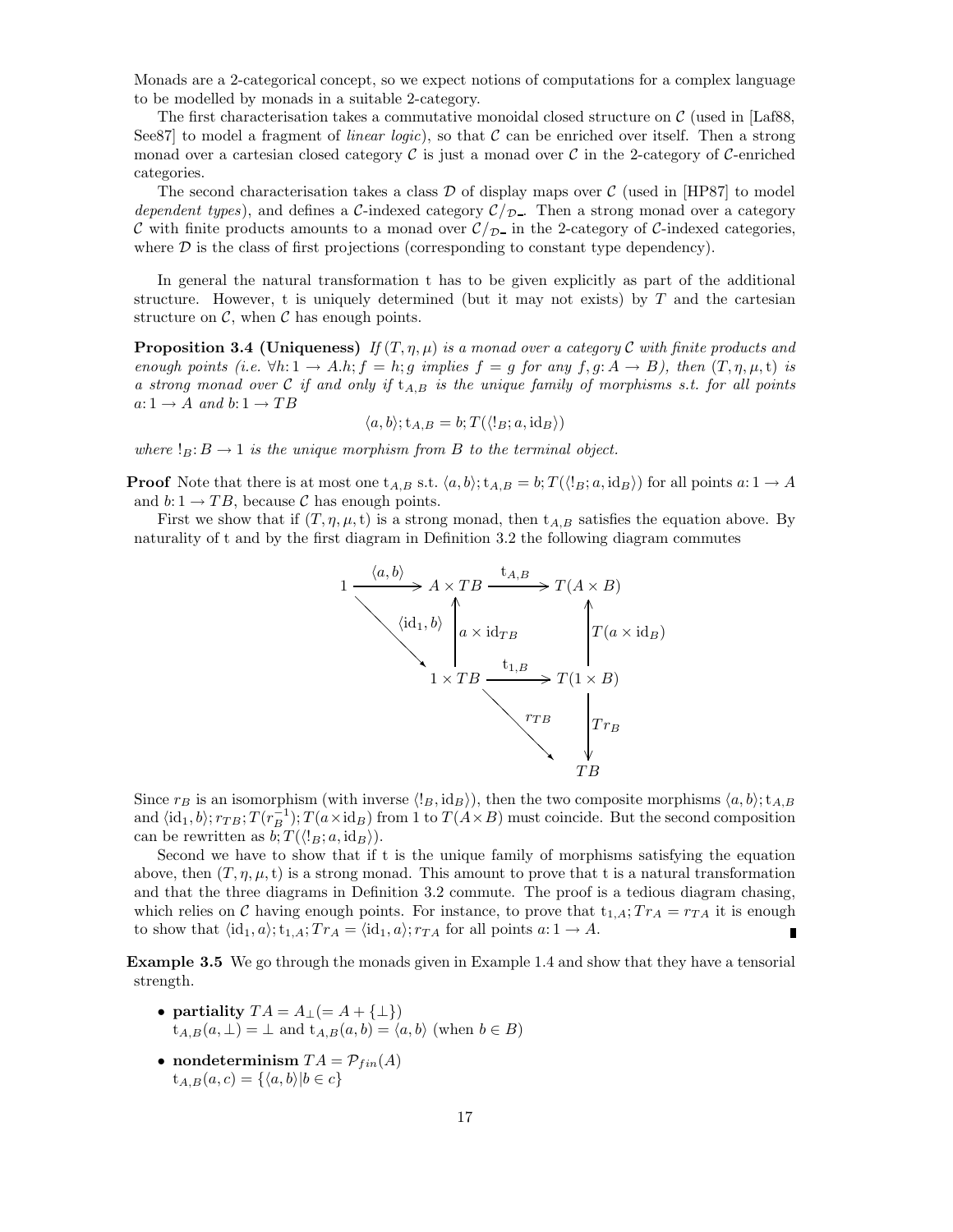- side-effects  $TA = (A \times S)^S$  $t_{A,B}(a, c) = (\lambda s: S.(\text{let } \langle b, s' \rangle = c(s) \text{ in } \langle \langle a, b \rangle, s')))$
- exceptions  $TA = (A + E)$  $t_{A,B}(a,\mathrm{inr}(e)) = \mathrm{inr}(e)$  (when  $e \in E$ ) and  $t_{A,B}(a, \text{inl}(b)) = \text{inl}(\langle a, b \rangle)$  (when  $b \in B$ )
- continuations  $TA = R^{(R^A)}$  $t_{A,B}(a, c) = (\lambda k: R^{A \times B}.c(\lambda b: B.k(\langle a, b \rangle)))$
- interactive input  $TA = (\mu \gamma.A + \gamma^U)$  $t_{A,B}(a, c)$  is the tree obtained by replacing leaves of c labelled by b with the leaf labelled by  $\langle a, b \rangle$
- interactive output  $TA = (\mu \gamma.A + (U \times \gamma))$  $t_{A,B}(a,\langle s,b\rangle) = \langle s,\langle a,b\rangle\rangle.$

**Remark 3.6** The tensorial strength t induces a natural transformation  $\psi_{A,B}$  from  $TA \times TB$  to  $T(A \times B)$ , namely

$$
\psi_{A,B} = c_{TA,TB}; t_{TB,A}; (c_{TB,A}; t_{A,B})^*
$$

where c is the natural isomorphism  $c_{A,B}: A \times B \to B \times A$ .

The morphism  $\psi_{A,B}$  has the correct domain and codomain to interpret the pairing of a computation of type  $A$  with one of type  $B$ , obtained by first evaluating the first argument and then the second, namely

$$
c_1: TA, c_2: TB \xrightarrow{\psi_{A,B}} (\text{let } x \Leftarrow c_1 \text{ in } (\text{let } y \Leftarrow c_2 \text{ in } [\langle x, y \rangle])) : T(A \times B)
$$

There is also a dual notion of pairing,  $\tilde{\psi}_{A,B} = c_{TA,TB}; \psi_{B,A}; Tc_{B,A}$  (see [Koc72]), which amounts to first evaluating the second argument and then the first.

### 3.1 Interpretation and formal system

We are now in a position to give the metalanguage for algebraic terms, its interpretation and inference rules.

**Definition 3.7 (metalanguage)** An interpretation  $\llbracket \cdot \rrbracket$  of the metalanguage in a category C with terminal object  $!_A: A \to 1$ , binary products  $\pi_i^{A_1, A_2}: A_1 \times A_2 \to A_i$  and a strong monad  $(T, \eta, \mu, t)$ is parametric in an interpretation of the symbols in the signature and is defined by induction on the derivation of well-formedness for types (see Table 8), terms and equations (see Table 9).

Finite products  $\pi_i^{A_1,...,A_n}$ :  $A_1 \times ... \times A_n \to A_i$  used to interpret contexts and variables are defined by induction on n:

$$
0 \, A_1 \times \ldots \times A_0 \stackrel{\Delta}{=} 1
$$

$$
n+1 \ A_1 \times \ldots \times A_{n+1} \stackrel{\Delta}{=} (A_1 \times \ldots \times A_n) \times A_{n+1}
$$

$$
- \ \pi_{n+1}^{A_1, \ldots, A_{n+1}} = \pi_2^{(A_1 \times \ldots \times A_n), A_{n+1}}
$$

$$
- \ \pi_i^{A_1, \ldots, A_{n+1}} = \pi_1^{(A_1 \times \ldots \times A_n), A_{n+1}}; \pi_i^{A_1, \ldots, A_n}
$$

The inference rules for the metalanguage (see Table 10) are divided into three groups:

- general rules for many sorted equational logic
- *rules for finite products*
- *rules for*  $T$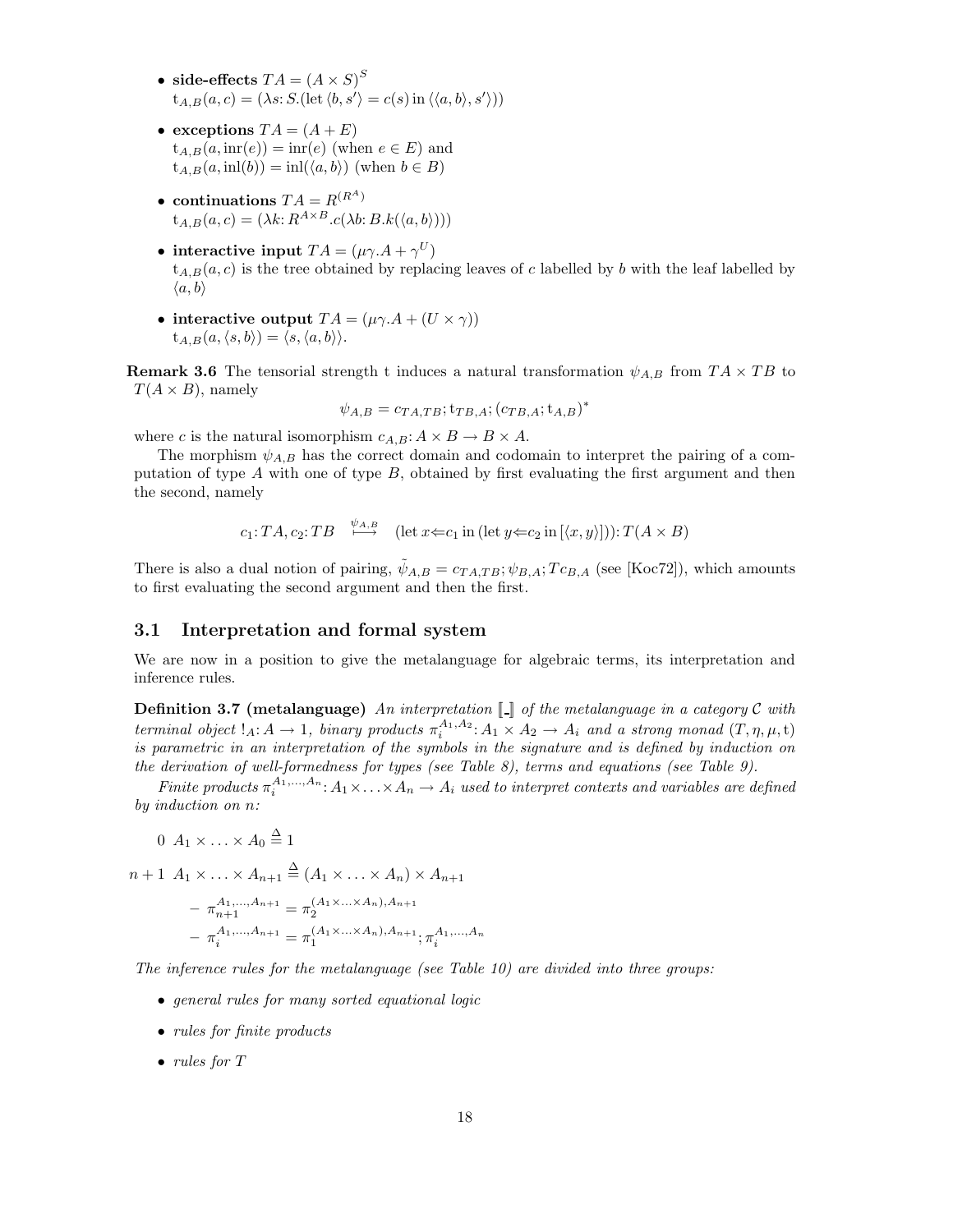| RULE         | SYNTAX                                                                                            |       | SEMANTICS                                |
|--------------|---------------------------------------------------------------------------------------------------|-------|------------------------------------------|
| A            | $\vdash_{ml} A$ type                                                                              |       | $=$ [A]                                  |
| Т            | $\vdash_{ml} \tau$ type<br>$\vdash_{ml} T\tau$ type                                               |       | $=$ $\frac{c}{Tc}$                       |
| $\mathbf{1}$ | $\vdash_{ml} 1$ type                                                                              | $=$ 1 |                                          |
| $\times$     | $\vdash_{ml} \tau_1$ type<br>$\vdash_{ml} \tau_2$ type<br>$\vdash_{ml} \tau_1 \times \tau_2$ type |       | $c_1$<br>$=$ $c_2$<br>$= c_1 \times c_2$ |
| Ø            | $\vdash_{ml} \tau_i$ type $(1 \leq i \leq n) = c_i$<br>$x_1: \tau_1, \ldots, x_n: \tau_n$         |       | $= c_1 \times \ldots \times c_n$         |

Table 8: Interpretation of types in the Metalanguage

**Proposition 3.8** Every theory T of the metalanguage, viewed as a category  $\mathcal{F}(T)$ , is equipped with finite products and a strong monad whose tensorial strength is

$$
\mathbf{t}_{\tau_1,\tau_2} = [x:\tau_1 \times T\tau_2 \vdash_{ml} (\text{let}_T x_2 \Longleftrightarrow \tau_2 x \text{ in } [\langle \pi_1 x, x_2 \rangle]_T) : T(\tau_1 \times \tau_2)]_T
$$

Proof Similar to that of Proposition 2.5

Once we have a metalanguage for algebraic terms it is straightforward to add data-types characterised by *universal properties* and extend the categorical semantics accordingly<sup>5</sup>. For instance, if we want to have function spaces, then we simply require the category  $\mathcal C$  (where the metalanguage is interpreted) to have exponentials  $B^A$  and add the inference rules for the simply typed  $\lambda$ -calculus (see Table 11) to those for the metalanguage. From a programming language perspective the situation is more delicate. For instance, the semantics of functional types should reflect the choice of calling mechanism<sup>6</sup>:

- in call-by-value a procedure of type  $A \rightarrow B$  expects a value of type A and computes a result of type B, so the interpretation of  $A \to B$  is  $(TB)^A$ ;
- in call-by-name a procedure of type  $A \rightarrow B$  expects a computation of type A, which is evaluated only when needed, and computes a result of type B, so the interpretation of  $A \rightarrow B$  is  $(TB)^{TA}$ .

In both cases the only exponentials needed to interpret the functional types of a programming language are of the form  $(TB)^A$ . By analogy with partial cartesian closed categories (pccc), where only *p-exponentials* are required to exists (see [Mog86, Ros86]), we adopt the following definition of  $\lambda_c$ -model:

 $\blacksquare$ 

<sup>5</sup>The next difficult step in extending the metalanguage is the combination of dependent types and computations, which is currently under investigation.

<sup>&</sup>lt;sup>6</sup>call-by-need does not have a simple categorical semantics, since the environment in which an expression is evaluated may itself undergo evaluation.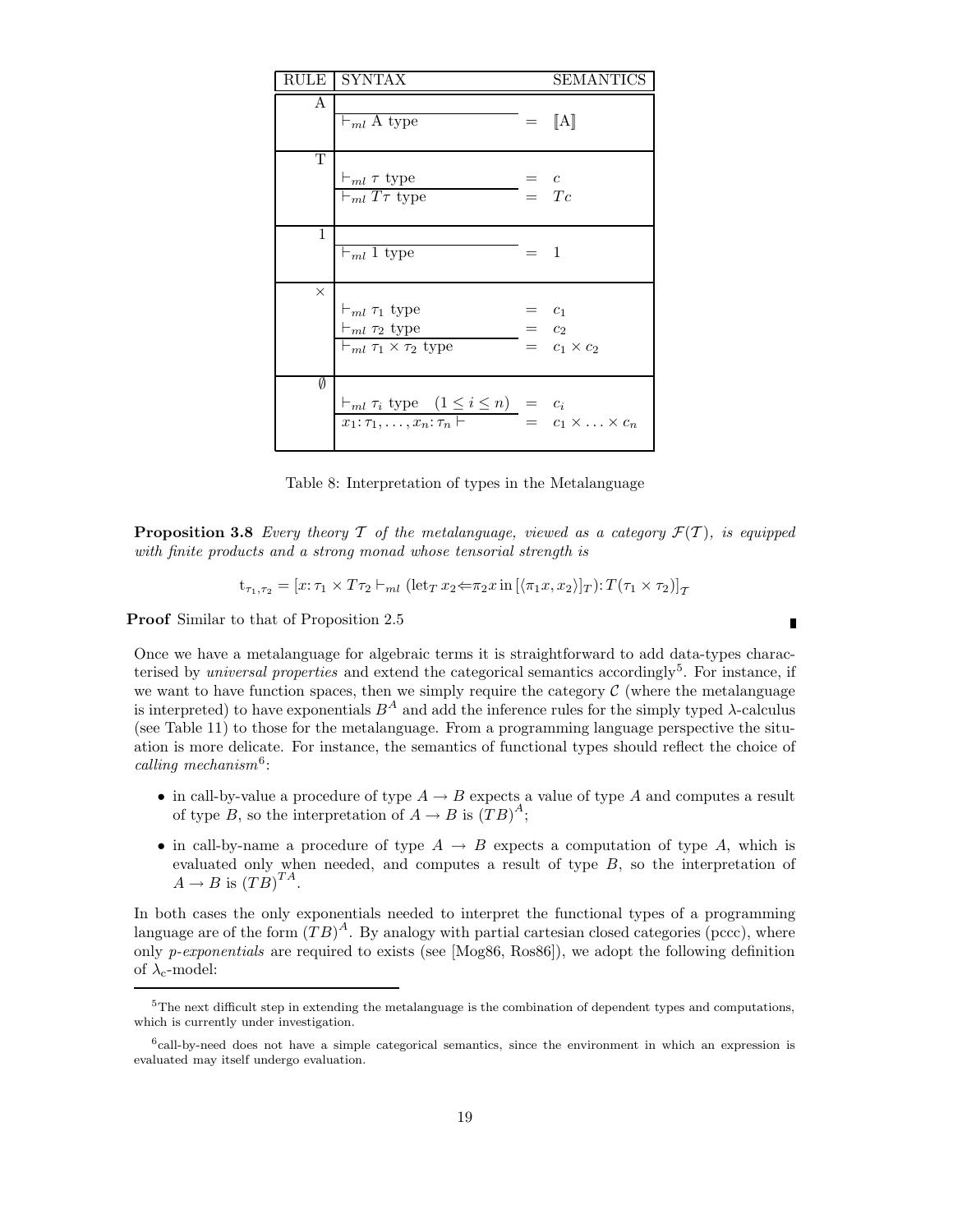|                                | <b>RULE SYNTAX</b>                                                                                                                                                                                                                                                                                                                                  |           | <b>SEMANTICS</b>                                                                                                                                             |
|--------------------------------|-----------------------------------------------------------------------------------------------------------------------------------------------------------------------------------------------------------------------------------------------------------------------------------------------------------------------------------------------------|-----------|--------------------------------------------------------------------------------------------------------------------------------------------------------------|
| $var_i$                        | $\frac{\vdash_{ml} \tau_i \text{ type } (1 \leq i \leq n)}{x_1: \tau_1, \ldots, x_n: \tau_n \vdash x_i: \tau_i} = \frac{c_i}{\pi_i^{c_1, \ldots, c_n}}$                                                                                                                                                                                             |           |                                                                                                                                                              |
| $\ast$                         | $\Gamma \vdash * : 1$                                                                                                                                                                                                                                                                                                                               | $=$       | $!$ [I]                                                                                                                                                      |
| $\langle \rangle$              | $\Gamma \vdash e_1 : \tau_1$<br>$\frac{\Gamma \vdash e_2 : \tau_2}{\Gamma \vdash \langle e_1, e_2 \rangle : \tau_1 \times \tau_2}$                                                                                                                                                                                                                  |           | $g_1$<br>= $g_2$<br>= $\langle g_1, g_2 \rangle$                                                                                                             |
| $\pi_i$                        | $\frac{\Gamma \vdash e : \tau_1 \times \tau_2}{\Gamma \vdash \pi_i(e) : \tau_1}$                                                                                                                                                                                                                                                                    |           | $\begin{array}{rcl} \hline \begin{array}{rcl} & = & g \ & = & g; \pi_i^{\llbracket \tau_1 \rrbracket, \llbracket \tau_2 \rrbracket} \end{array} \end{array}$ |
| f: $\tau_1 \rightarrow \tau_2$ | $\frac{\Gamma \vdash_{ml} e_1 : \tau_1}{\Gamma \vdash_{ml} f(e_1) : \tau_2}$                                                                                                                                                                                                                                                                        |           | $=$ $g$<br>$=$ $g$ ; [f]                                                                                                                                     |
| $\lfloor \cdot \rfloor$ T      | $\frac{\Gamma \vdash_{ml} e:\tau}{\Gamma \vdash_{ml} [e]_T:T\tau}$                                                                                                                                                                                                                                                                                  |           | = $g$<br>= $g; \eta_{\llbracket \tau \rrbracket}$                                                                                                            |
| let                            | $\Gamma \vdash_{ml} e_1 : T\tau_1$<br>$\begin{array}{lcl} \Gamma, x{:}\,\tau_1 \vdash_{ml} e_2{:}\, T\tau_2 & = & g_2 \\ \Gamma \vdash_{ml} (\mathrm{let}_T\,x \mathbin{\Leftarrow} e_1 \, \mathrm{in}\, e_2){:}\, T\tau_2 & = & \langle \mathrm{id}_{[\![\Gamma]\!]}, g_1 \rangle; \mathrm{t}_{[\![\Gamma]\!], [\![\tau_1]\!]}; g_2^* \end{array}$ | $=$ $g_1$ |                                                                                                                                                              |
| $\operatorname{\sf eq}$        | $\Gamma\vdash_{ml} e_1:\tau$<br>$\frac{\Gamma \vdash_{ml} e_2 : \tau}{\Gamma \vdash_{ml} e_1 =_{\tau} e_2}$                                                                                                                                                                                                                                         | $=$ $g_2$ | $g_1$<br>$g_1 = g_2$                                                                                                                                         |

Table 9: Interpretation of terms in the Metalanguage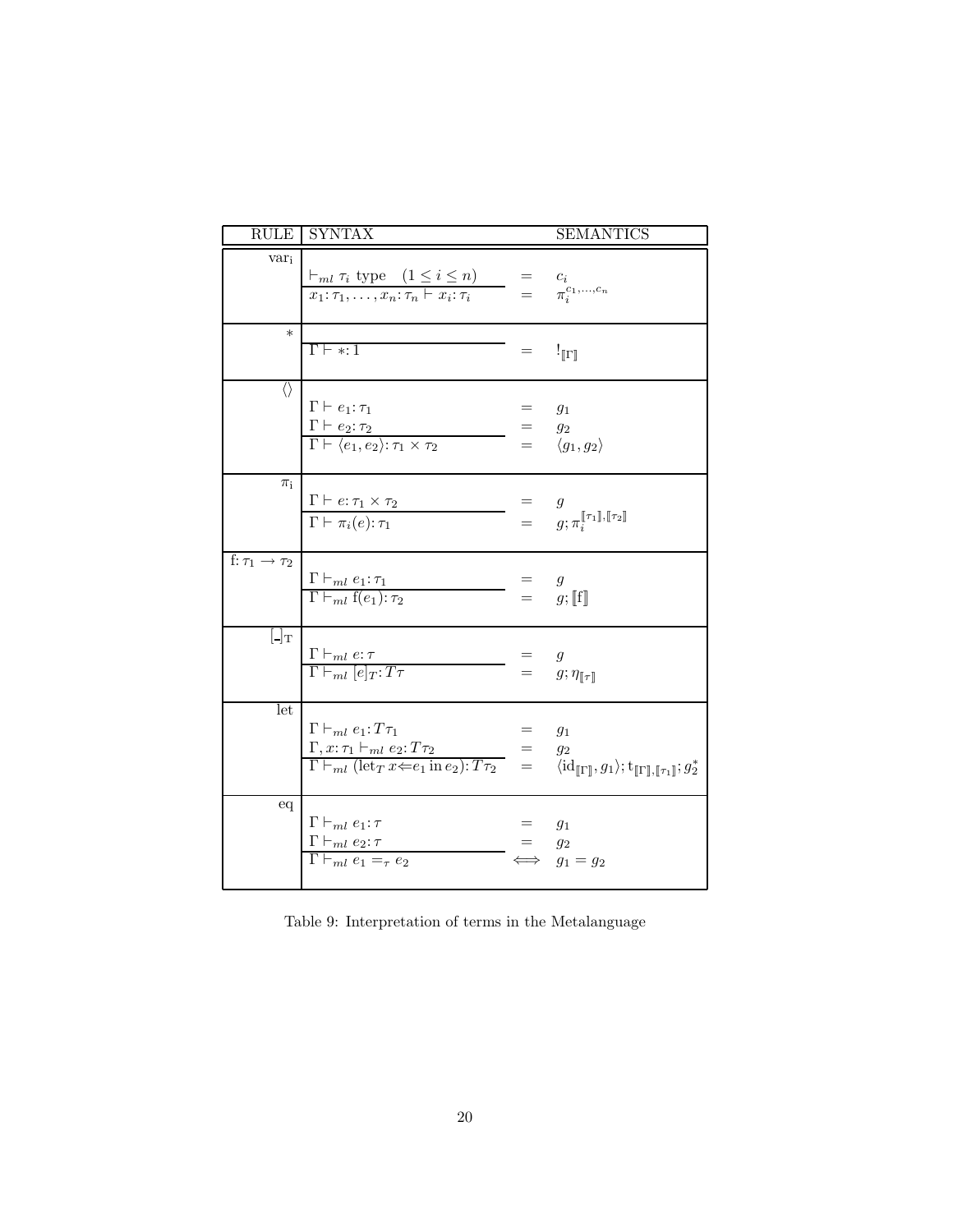refl 
$$
\frac{\Gamma \vdash e:\tau}{\Gamma \vdash e = \tau e}
$$
\n
$$
\text{symm } \frac{\Gamma \vdash e_1 = \tau e_2}{\Gamma \vdash e_2 = \tau e_1}
$$
\n
$$
\text{trans } \frac{\Gamma \vdash e_1 = \tau e_2}{\Gamma \vdash e_2 = \tau e_3}
$$
\n
$$
\text{congr } \frac{\Gamma \vdash e_1 = \tau_1 e_2}{\Gamma \vdash f(e_1) = \tau_2 f(e_2)} \text{ f: } \tau_1 \to \tau_2
$$
\n
$$
\text{subst } \frac{\Gamma \vdash e:\tau \quad \Gamma, x:\tau \vdash \phi}{\Gamma \vdash [e/x]\phi}
$$

Inference Rules of Many Sorted Equational Logic

1.η Γ 
$$
\vdash
$$
 \* = $\frac{1}{2}$   
\n $\langle \rangle \cdot \xi$   $\frac{\Gamma \vdash e_1 = \tau_1 e'_1 \qquad \Gamma \vdash e_2 = \tau_2 e'_2}{\Gamma \vdash \langle e_1, e_2 \rangle = \tau_1 \times \tau_2 \langle e'_1, e'_2 \rangle}$   
\n $\times \cdot \beta \frac{\Gamma \vdash e_1: \tau_1 \qquad \Gamma \vdash e_2: \tau_2}{\Gamma \vdash \pi_i(\langle e_1, e_2 \rangle) = \tau_i e_i}$   
\n $\times \cdot \eta \frac{\Gamma \vdash e: \tau_1 \times \tau_2}{\Gamma \vdash \langle \pi_1(e), \pi_2(e) \rangle = \tau_1 \times \tau_2 e}$ 

rules for product types

$$
\begin{aligned}\n\left[-\right] &\xi \frac{\Gamma \vdash_{ml} e_1 =_{\tau} e_2}{\Gamma \vdash_{ml} [e_1]_T =_{T\tau} [e_2]_T} \\
\text{let.} &\xi \frac{\Gamma \vdash_{ml} e_1 =_{T\tau_1} e_2}{\Gamma \vdash_{ml} (let_T x \Leftarrow e_1 \text{ in } e'_1) =_{T\tau_2} (let_T x \Leftarrow e_2 \text{ in } e'_2)} \\
\text{ass} &\frac{\Gamma \vdash_{ml} e_1 : T\tau_1 \quad \Gamma, x_1 : \tau_1 \vdash_{ml} e_2 : T\tau_2 \quad \Gamma, x_2 : \tau_2 \vdash_{ml} e_3 : T\tau_3}{\Gamma \vdash_{ml} (let_T x_2 \Leftarrow (let_T x_1 \Leftarrow e_1 \text{ in } e_2) \text{ in } e_3) =_{T\tau_3} (let_T x_1 \Leftarrow e_1 \text{ in } (let_T x_2 \Leftarrow e_2 \text{ in } e_3))} \\
\text{T.} &\beta \frac{\Gamma \vdash_{ml} e_1 : \tau_1 \quad \Gamma, x_1 : \tau_1 \vdash_{ml} e_2 : T\tau_2}{\Gamma \vdash_{ml} (let_T x_1 \Leftarrow [e_1]_T \text{ in } e_2) =_{T\tau_2} [e_1/x_1] e_2} \\
\text{T.} &\eta \frac{\Gamma \vdash_{ml} e_1 : T\tau_1}{\Gamma \vdash_{ml} (let_T x_1 \Leftarrow e_1 \text{ in } [x_1]_T) =_{T\tau_1} e_1} \\
\end{aligned}
$$

Table 10: Inference Rules of the Metalanguage

$$
\text{app.}\xi \quad \frac{\Gamma \vdash e_1 =_{\tau_1} e'_1 \qquad \Gamma \vdash e =_{\tau_1 \to \tau_2} e'}{\Gamma \vdash ee_1 =_{\tau_2} e'e'_1}
$$
\n
$$
\lambda.\xi \quad \frac{\Gamma, x: \tau_1 \vdash e_1 =_{\tau_2} e_2}{\Gamma \vdash (\lambda x: \tau_1.e_1) =_{\tau_1 \to \tau_2} (\lambda x: \tau_1.e_2)}
$$
\n
$$
\to .\beta \quad \frac{\Gamma \vdash e_1: \tau_1 \qquad \Gamma, x: \tau_1 \vdash e_2: \tau_2}{\Gamma \vdash (\lambda x: \tau_1.e_2)e_1 =_{\tau_2} [e_1/x]e_2}
$$
\n
$$
\to .\eta \quad \frac{\Gamma \vdash e: \tau_1 \to \tau_2}{\Gamma \vdash (\lambda x: \tau_1.ex) =_{\tau_1 \to \tau_2} e} \quad x \notin \text{DV}(\Gamma)
$$

Table 11: rules for function spaces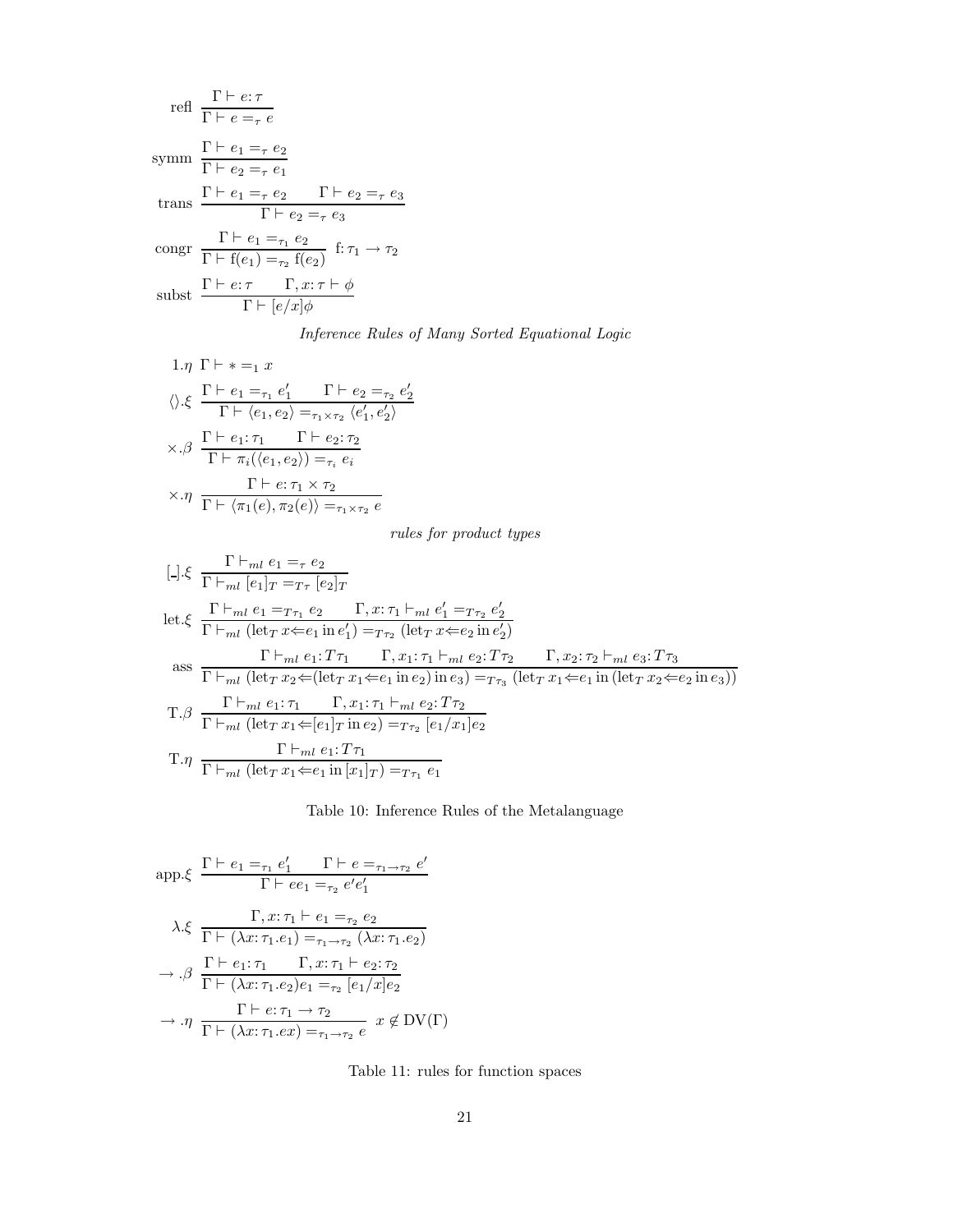**Definition 3.9** A  $\lambda_c$ -model is a category C with finite products, a strong monad  $(T, \eta, \mu, t)$  satisfying the mono requirement (i.e.  $\eta_A$  mono for every  $A\in\mathcal C)$  and T-exponential  $\left(TB\right)^A$  for every  $A, B \in \mathcal{C}$ .

**Remark 3.10** The definition of  $\lambda_c$ -model generalises that of pccc, in the sense that every pcc can be viewed as a  $\lambda_c$ -model. By analogy with p-exponentials, a T-exponential can be defined by giving an isomorphism  $\mathcal{C}_T(C \times A, B) \cong \mathcal{C}(C, (TB)^A)$  natural in  $C \in \mathcal{C}$ . We refer to [Mog89c] for the interpretation of a call-by-value programming language in a  $\lambda_c$ -model and the corresponding formal system, the  $\lambda_c$ -calculus.

## 4 Strong monads over a topos

In this section we show that, as far as monads or strong monads are concerned, we can assume w.l.o.g. that they are over a topos (see Theorem 4.9). The proof of Theorem 4.9 involves nonelementary notions from Category Theory, and we postpone it after discussing some applications, with particular emphasis on further extensions of the metalanguage and on conservative extension results.

Let us take as formal system for toposes the type theory described in [LS86], this is a many sorted intuitionistic higher order logic with equality and with a set of types satisfying the following closure properties<sup>7</sup>:

- the terminal object 1, the natural number object N and the subobject classifier  $\Omega$  are types
- if A is a type, then the power object  $PA$  is a type
- if A and B are types, then the binary product  $A \times B$  and the function space  $A \rightarrow B$  are types
- if A is a type and  $\phi: A \to \Omega$  is a predicate, then  $\{x \in A | \phi(x)\}\$ is a type.

Notation 4.1 We introduce some notational conventions for formal systems:

- $ML_T$  is the metalanguage for algebraic terms, whose set of types is closed under terminal object, binary products and TA;
- $\lambda$ ML<sub>T</sub> is the extension of ML<sub>T</sub> with function spaces  $A \rightarrow B$  (interpreted as exponentials);
- $HML_T$  is the type theory described above (see [LS86]) extended with objects of computations TA;
- PL is the programming language for algebraic terms (see [Mog89c]);
- $\lambda_c$ PL is the extension of PL with function spaces  $A \rightarrow B$  (interpreted as T-exponentials), called  $\lambda_c$ -calculus in [Mog89c].

**Definition 4.2** We say that a formal system  $(L_2, \vdash_2)$ , where  $\vdash_2 \subseteq \mathcal{P}(L_2) \times L_2$  is a formal consequence relation<sup>8</sup> over  $L_2$ , is a **conservative extension** of  $(L_1, \vdash_1)$  provided  $L_1 \subseteq L_2$  and  $\vdash_1$  is the restriction of  $\vdash_2$  to  $\mathcal{P}(L_1) \times L_1$ .

**Theorem 4.3** HML<sub>T</sub> is a conservative extension of ML<sub>T</sub> and  $\lambda$ ML<sub>T</sub>. In particular  $\lambda$ ML<sub>T</sub> is a conservative extension of  $ML<sub>T</sub>$ .

<sup>&</sup>lt;sup>7</sup>Lambek and Scott do not require closure under function spaces and subsets  $\{x \in A | \phi(x)\}\$ .

<sup>&</sup>lt;sup>8</sup>For instance, in the case of ML<sub>T</sub> the elements of L are well-formed equality judgements  $\Gamma \vdash_{ml} e_1 = \tau e_2$  and  $P \vdash C$  iff there exists a derivation of C, where all assumptions are in P.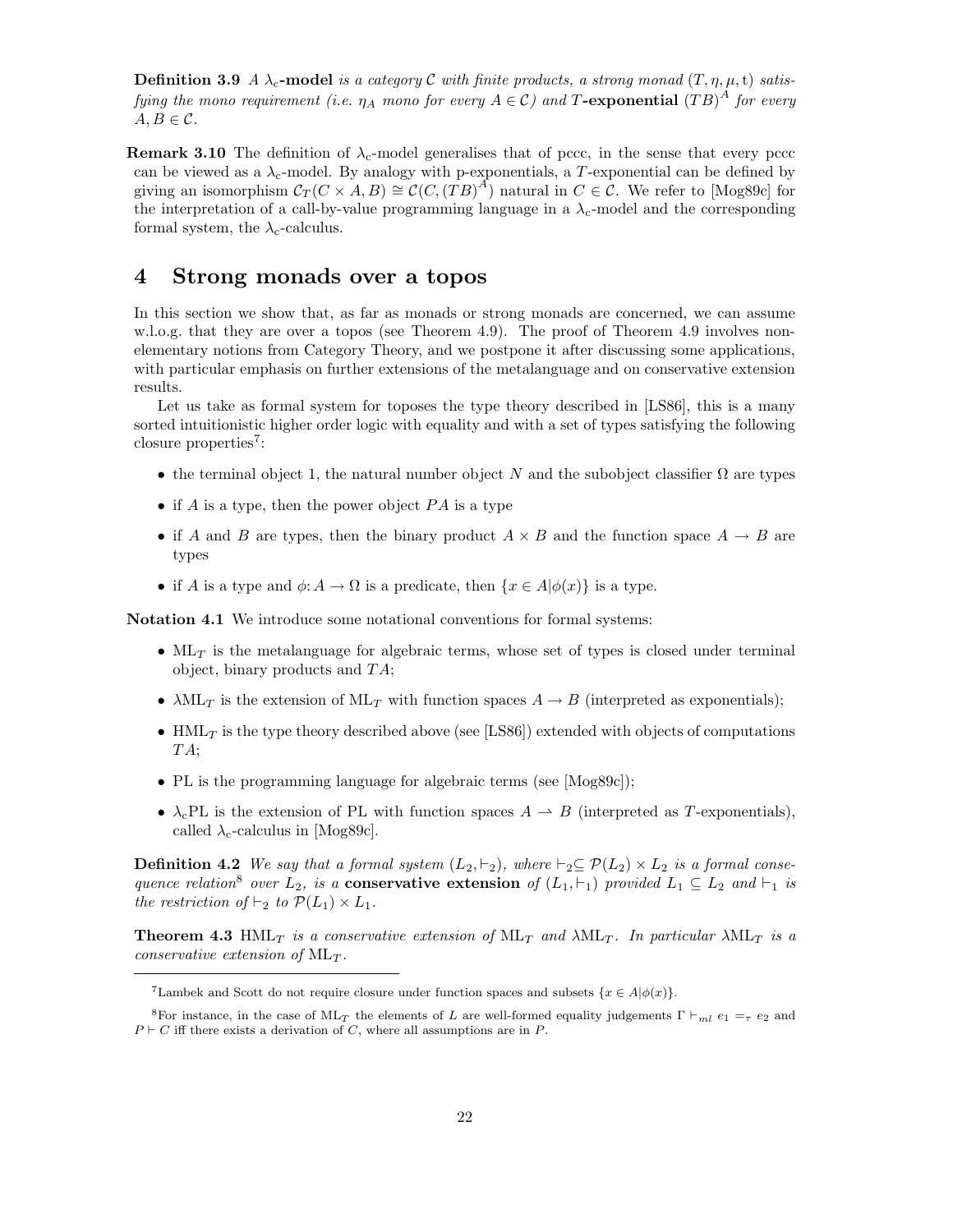**Proof** The first result follows from Theorem 4.9, which implies that for every model C of  $ML_T$ the Yoneda embedding maps the interpretation of an ML<sub>T</sub>-term in C to its interpretation in C, and the faithfulness of the Yoneda embedding, which implies that two  $ML_T$ -terms have the same interpretation in  $\mathcal C$  iff they have the same interpretation in  $\mathcal C$ . The second result follows, because the Yoneda embedding preserves function spaces. The third conservative extension result follows immediately from the first two. Г

The above result means that we can think of computations naively in terms of sets and functions, provided we treat them intuitionistically, and can use the full apparatus of higher-order (intuitionistic) logic instead of the less expressive many sorted equational logic.

Before giving a conservative extension result for the programming language, we have to express the mono requirement, equivalence and existence in  $HML_T$ . The idea is to extend the translation from PL-terms to  $ML_T$ -terms given in Definition 2.7 and exploit the increased expressiveness of  $HML_T$  over  $ML_T$  to axiomatise the mono requirement and translate existence and equivalence assertions (see Remark 2.1):

• the mono requirement for  $\tau$ , i.e.  $\eta_{\tau}$  is mono, is axiomatised by

mono. $\tau$   $(\forall x, y; \tau. [x]_T = T_{\tau} [y]_T \rightarrow x =_{\tau} y)$ 

• the equalising requirement for  $\tau$ , i.e.  $\eta_{\tau}$  is the equaliser of  $T(\eta_{\tau})$  and  $\eta_{T\tau}$ , is axiomatised by (mono. $\tau$ ) and the axiom

eqls. $\tau$   $(\forall x: T\tau.[x]_T =_{T^2\tau} (\text{let}_T y \Leftrightarrow x \text{ in } [[y]_T]_T) \rightarrow (\exists!y: \tau.x =_{T\tau} [y]_T))$ 

• the translation  $\hat{\ }$  is extended to assertions and functional types as follows:

$$
-(e_1 \equiv_\tau e_2)^\circ \stackrel{\Delta}{\equiv} e_1^\circ =_{T\tau} e_2^\circ
$$

$$
-(e_1 \downarrow_\tau)^\circ \stackrel{\Delta}{\equiv} (\exists! x: \tau.e_1^\circ =_{T\tau} [x]_T)
$$

$$
-(\tau_1 \to \tau_2)^\circ \stackrel{\Delta}{\equiv} \tau_1^\circ \to T\tau_2^\circ
$$

**Theorem 4.4** HML<sub>T</sub> + {(mono.*τ*)|  $\tau$  type of PL} (i.e.  $\tau$  is built using only base types, 1, TA, and  $A\times B$ ) is a conservative extension of PL (after translation). Similarly, HML<sub>T</sub>+{(mono. $\tau$ )|  $\tau$  type of  $\lambda_c$ PL} (i.e.  $\tau$  is built using only base types, 1, TA,  $A \times B$  and  $A \rightarrow B$ ) is a conservative extension of  $\lambda_c$ PL (after translation).

**Proof** The proof proceeds as in the previous theorem. The only additional step is to show that for every type  $\tau$  of PL (or  $\lambda_c$ PL) the axiom (mono. $\tau$ ) holds in  $\tilde{\mathcal{C}}$ , under the assumption that  $\mathcal C$  satisfies the mono requirement. Let c be the interpretation of  $\tau$  in C (therefore Yc is the interpretation of  $\tau$  in C), then the axiom (mono. $\tau$ ) holds in C provided  $\hat{\eta}_{Yc}$  is a mono.  $\eta_c$  is mono (by the mono requirement), so  $\hat{\eta}_{Yc} = Y(\eta_c)$  is mono (as Y preserves monos). Г

In the theorem above only types from the programming language have to satisfy the mono requirement. Indeed,  $HML_T + \{(\text{mono}.\tau) | \tau \text{ type of } HML_T \}$  is not a conservative extension of PL (or  $\lambda_c$ PL).

**Lemma 4.5** If  $(T, \eta, \mu)$  is a monad over a topos C satisfying the mono requirement, then it satisfies also the equalising requirement.

Proof See Lemma 6 on page 110 of [BW85].

In other words, for any type  $\tau$  the axiom (eqls. $\tau$ ) is derivable in HML<sub>T</sub> from the set of axioms  $\{(\text{mono}.\tau) | \tau \text{ type of HML}_T\}$ . In general, when C is not a topos, the mono requirement does not entail the equalising requirement; one can easily define strong monads (over an Heyting algebra) that satisfy the mono but not the equalising requirement (just take  $T(A) = A \vee B$ , for some element  $B \neq \perp$  of the Heyting algebra). In terms of formal consequence relation this means

r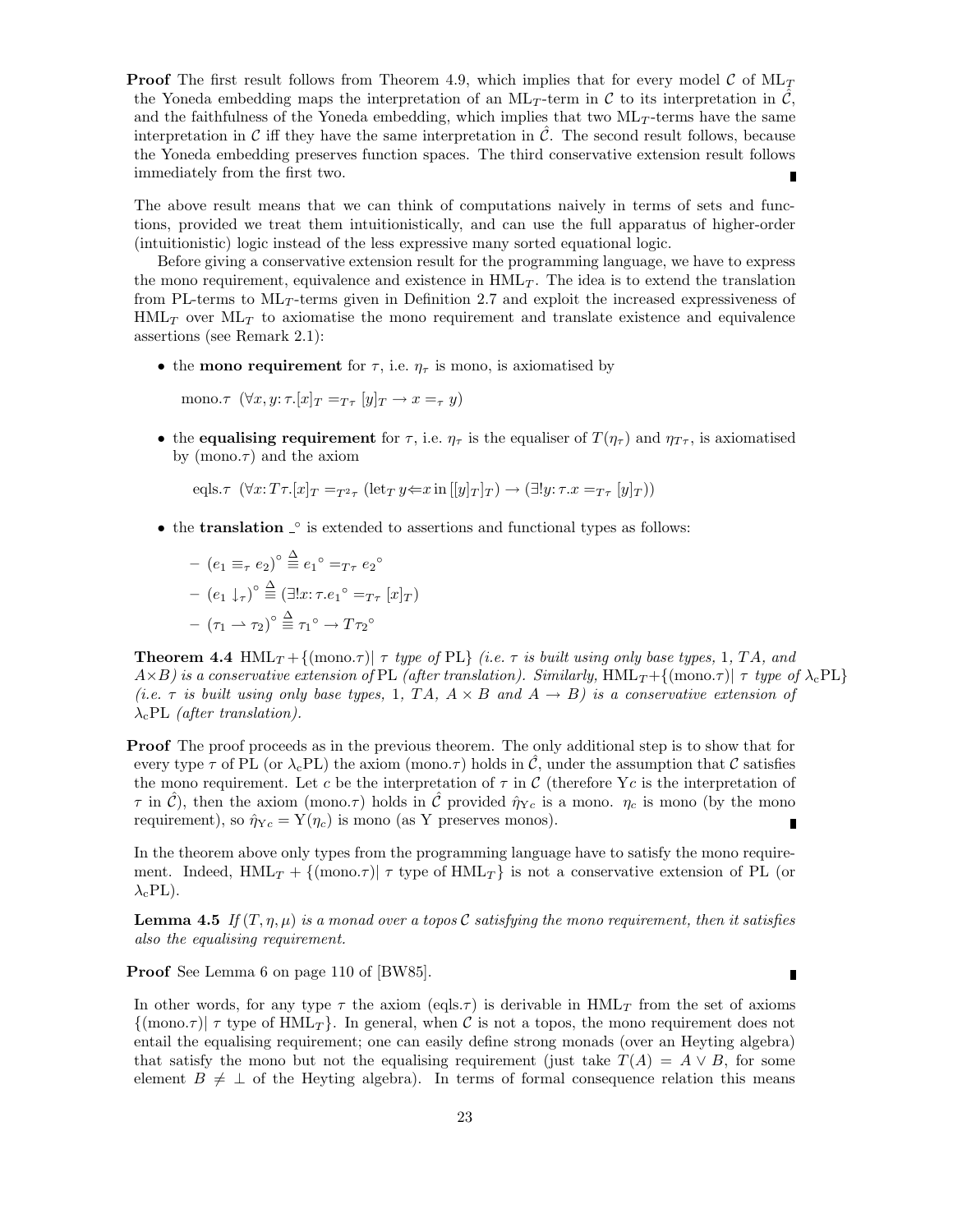that in HML<sub>T</sub> + mono requirement the existence assertion  $\Gamma \vdash_{pl} e \downarrow_{\tau}$  is derivable from  $\Gamma \vdash_{pl}$  $[e] \equiv_{T_{\tau}} (\text{let } x \Leftarrow e \text{ in } [x])$ , while such derivation is not possible in  $\lambda_c$ PL. We do not know whether  $HML_T$  + equalising requirement is a conservative extension of  $PL$  + equalising requirement, or whether  $\lambda_c$ PL is a conservative extension of PL.

A language which combines computations and higher order logic, like  $HML_T$ , seems to be the ideal framework for program logics that go beyond proving equivalence of programs, like Hoare's logic for partial correctness of imperative languages. In  $HML_{T}$  (as well as  $ML_{T}$  and PL) one can describe a programming language by introducing additional constant and axioms. In  $\lambda ML_T$  or  $\lambda_c$ PL such constants correspond to program-constructors, for instance:

- lookup:  $L \to TU$ , which given a location  $l \in L$  produces the value of such location in the current store, and update:  $L \times U \to T1$ , which changes the current store by assigning to  $l \in L$ the value  $u \in U$ ;
- if:  $Bool \times TA \times TA \rightarrow TA$  and while:  $T(Bool) \times T1 \rightarrow T1$ ;
- $new: 1 \rightarrow TL$ , which returns a newly created location;
- read:  $1 \rightarrow TU$ , which computes a value by reading it from the input, and write:  $U \rightarrow T1$ , which writes a value  $u \in U$  on the output.

In HML<sub>T</sub> one can describe also a program logic, by adding constants  $p: TA \to \Omega$  corresponding to properties of computations.

**Example 4.6** Let T be the monad for non-deterministic computations (see Example 1.4), then we can define a predicate  $may: A \times TA \to \Omega$  such that  $may(a, c)$  is true iff the value a is a possible outcome of the computation c (i.e.  $a \in c$ ). However, there is a more uniform way of defining the may predicate for any type. Let  $\Diamond: T\Omega \to \Omega$  be the predicate such that  $\Diamond(X) = \top$  iff  $\top \in X$ , where  $\Omega$  is the set  $\{\perp, \top\}$  (note that  $\diamondsuit(\square) = may(\top, \square)$ ). Then,  $may(a, c)$  can be defined as  $\Diamond (\mathrm{let}_T x \in c \mathrm{ in } [a = \tau x]_T).$ 

The previous example suggests that predicates defined *uniformly* on computations of any type can be better described in terms of modal operators  $\gamma: T\Omega \to \Omega$ , relating a computation of truth values to a truth value. This possibility has not been investigated in depth, so we will give only a tentative definition.

**Definition 4.7** If  $(T, \eta, \mu)$  is a monad over a topos C, then a T-modal operator is a T-algebra  $\gamma: T\Omega \to \Omega$ , *i.e.* 



where  $\Omega$  is the subobject classifier in  $\mathcal{C}$ .

The commutativity of the two diagrams above can be expressed in the metalanguage:

- $x: \Omega \vdash \gamma([x]_T) \longleftrightarrow x$
- $c: T^2\Omega \vdash \gamma(\text{let } x \leftarrow c \text{ in } x) \longleftrightarrow \gamma(\text{let } x \leftarrow c \text{ in } [\gamma(x)]_T)$

We consider some examples and *non-examples* of modal operators.

**Example 4.8** For the monad T of non-deterministic computations (see Example 1.4) there are only two modal operators  $\Box$  and  $\diamond$ :

•  $\square(X) = \bot$  iff  $\bot \in X$ ;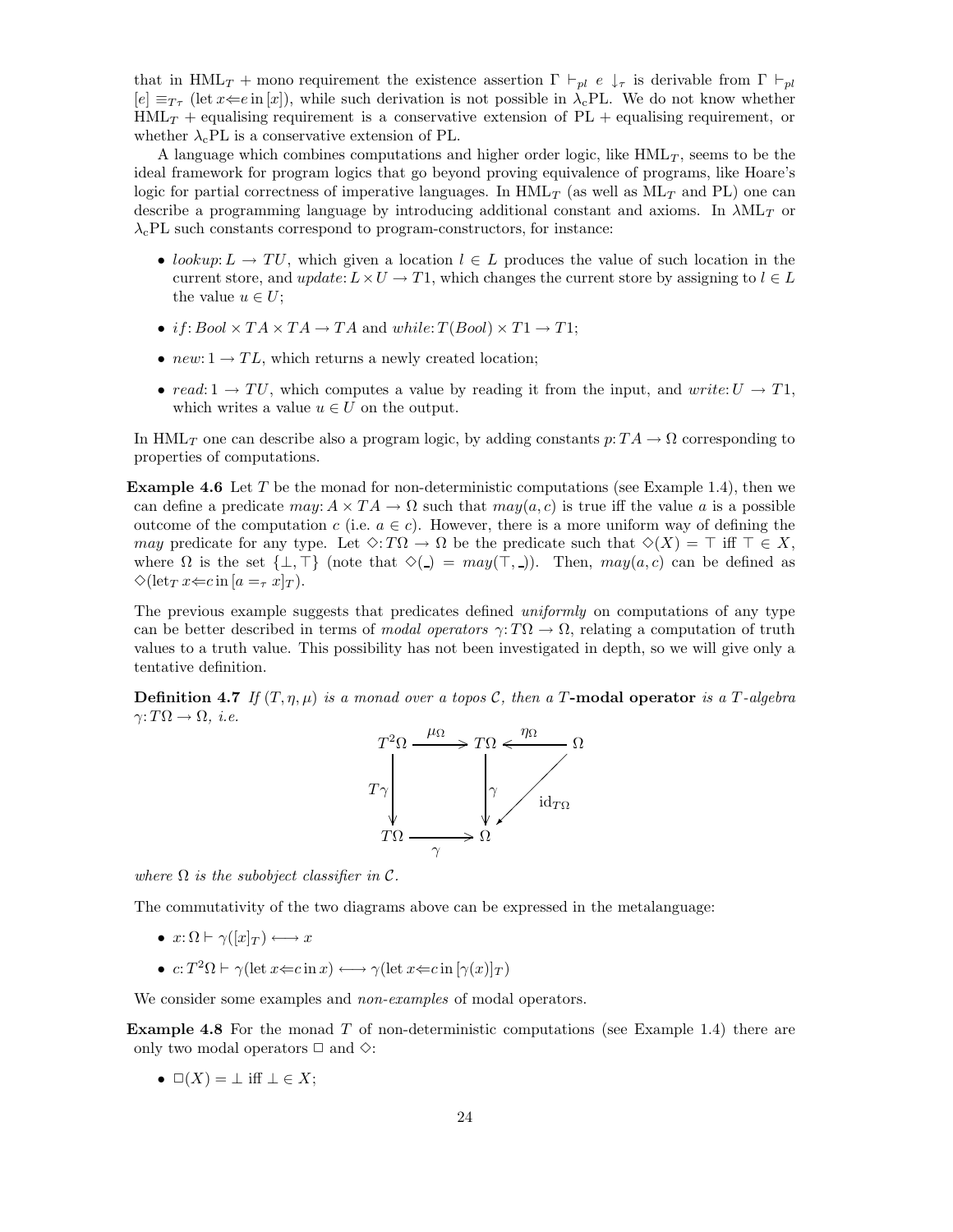•  $\Diamond$ (X) =  $\top$  iff  $\top \in X$ .

Given a nondeterministic computation e of type  $\tau$  and a predicate  $A(x)$  over  $\tau$ , i.e. a term of type  $\Omega$ , then  $\Box(\text{let}_T x \rightleftharpoons e \text{ in } [A(x)]_T)$  is true iff all possible results of e satisfy  $A(x)$ .

For the monad  $T$  of computations with side-effects (see Example 1.4) there is an operator  $\Box: (\Omega \times S)^S \to \Omega$  that can be used to express Hoare's triples:

•  $\Box f = \top$  iff for all  $s \in S$  there exists  $s' \in S$  s.t.  $fs = \langle \top, s' \rangle$ 

this operator does not satisfy the second equivalence, as only one direction is valid, namely  $c: T^2\Omega \vdash \gamma(\text{let } x \in c \text{ in } [\gamma(x)]_T) \rightarrow \gamma(\text{let } x \in c \text{ in } x)$ 

Let  $P: U \to \Omega$  and  $Q: U \times U \to \Omega$  be predicates over storable values,  $e \in T1$  a computation of type 1 and  $x, y \in L$  locations. The intended meaning of the triple  $\{P(x)\}\in \{Q(x, y)\}\$ is "if in the initial state the content u of x satisfies  $P(u)$ , then in the final state (i.e. after executing e) the content v of y satisfies  $Q(u, v)$ ". This intended meaning can be expressed formally in terms of the modal operator  $\Box$  and the program-constructors *lookup* and *update* as follows:

$$
\forall u: U.P(u) \rightarrow \Box(\mathrm{let}_T v \leftarrow (update(x, u); e; lookup(y)) \mathrm{in} [Q(u, v)]_T)
$$

where  $\therefore$   $TA \times TB \rightarrow TB$  is the derived operation  $e_1$ ;  $e_2 \stackrel{\Delta}{=} (\text{let}_T x \Leftarrow e_1 \text{ in } e_2)$  with x not free in  $e_2$ .

Finally, we state the main theorem and outline its proof. In doing so we assume that the reader is familiar with non-elementary concepts from Category Theory.

**Theorem 4.9** Let C be a small category,  $\hat{C}$  the topos of presheaves over C and Y the Yoneda embedding of C into  $\hat{\mathcal{C}}$ . Then for every monad  $(T, \eta, \mu)$  over C, there exists a monad  $(\hat{T}, \hat{\eta}, \hat{\mu})$  over  $\hat{\mathcal{C}}$  such that the following diagram commutes<sup>9</sup>



and for all  $a \in \mathcal{C}$  the following equations hold

$$
\hat{\eta}_{\mathrm{Y}a} = \mathrm{Y}(\eta_a) \quad , \quad \hat{\mu}_{\mathrm{Y}a} = \mathrm{Y}(\mu_a)
$$

Moreover, for every strong monad  $(T, \eta, \mu, t)$  over C, there exists a natural transformation  $\hat{t}$  such that  $(\tilde{T}, \hat{\eta}, \hat{\mu}, \hat{t})$  is a strong monad over  $\tilde{C}$  and for all  $a, b \in \tilde{C}$  the following equation holds

$$
\hat{\mathbf{t}}_{\mathrm{Y}a,\mathrm{Y}b} = \mathrm{Y}(\mathbf{t}_{a,b})
$$

where we have implicitly assume that the Yoneda embedding preserves finite products on the nose, i.e. the following diagrams commute



<sup>&</sup>lt;sup>9</sup>This is a simplifying assumption. For our purposes it would be enough to have a natural isomorphism  $\sigma: T; Y \to$ Y; T̂, but then the remaining equations have to be patched. For instance, the equation relating  $\eta$  and  $\hat{\eta}$  would become  $\hat{\eta}_{Ya} = Y(\eta_a); \sigma_a.$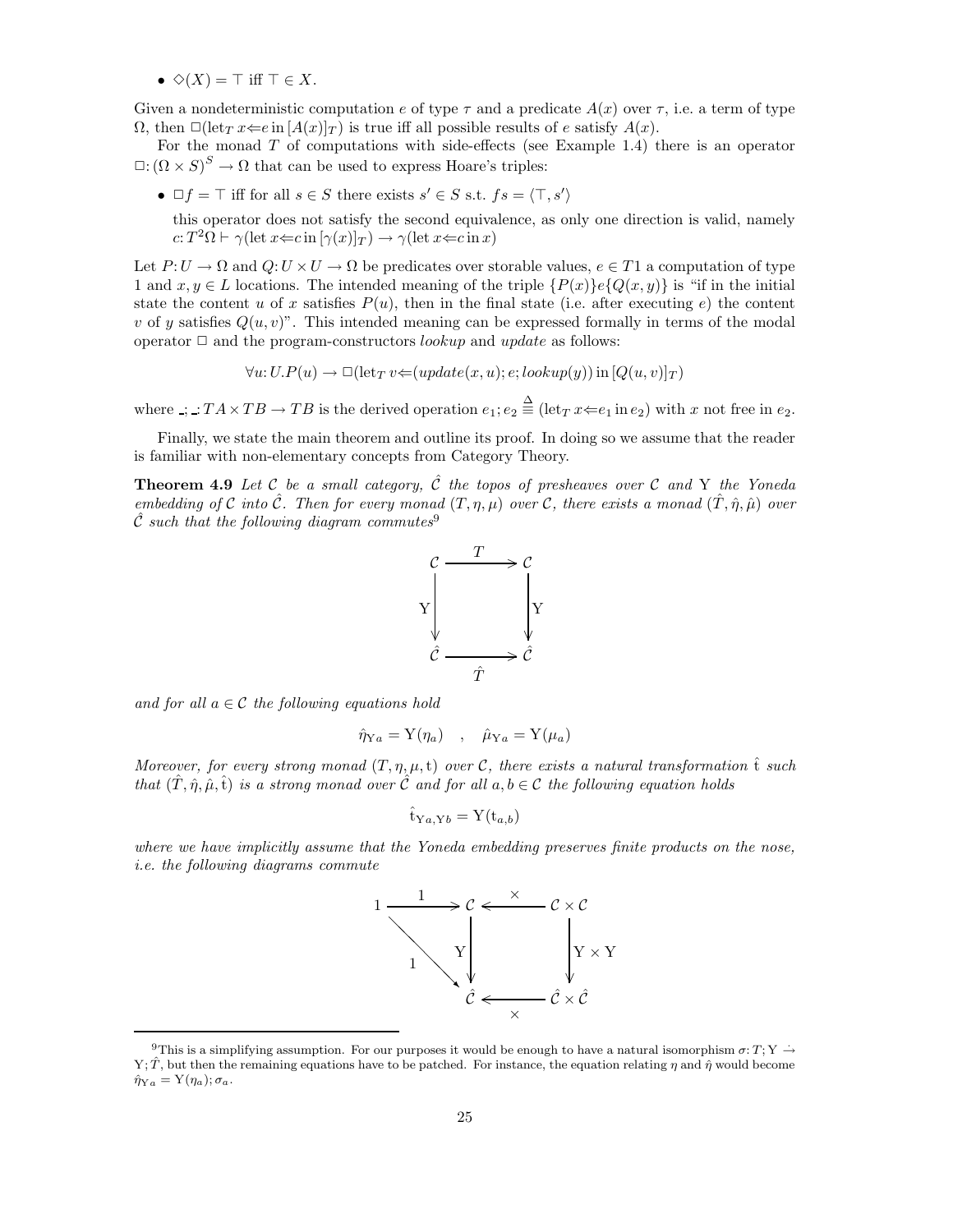and for all  $a, b \in \mathcal{C}$ , the following equations hold

$$
!_{Ya} = Y(!_a) \quad , \quad \pi_i^{Ya,Yb} = Y(\pi_i^{a,b})
$$

**Definition 4.10 ([Mac71])** Let  $T: \mathcal{C} \to \mathcal{D}$  be a functor between two small categories and A a cocomplete category. Then, the **left Kan extension**  $L^{\mathcal{A}}_T: \mathcal{A}^{\mathcal{C}} \to \mathcal{A}^{\mathcal{D}}$  is the left adjoint of  $\mathcal{A}^T$  and can be defined as follows:

$$
L_T^{\mathcal{A}}(F)(d) = \text{Colim}_{T \downarrow d}^{\mathcal{A}}(\pi; F)
$$

where  $F: \mathcal{C} \to \mathcal{A}$ ,  $d \in \mathcal{D}$ ,  $T \downarrow d$  is the comma category whose objects are pairs  $\langle c \in \mathcal{C}, f: Tc \to d \rangle$ ,  $\pi: T \downarrow d \to C$  is the projection functor (mapping a pair  $\langle c, f \rangle$  to c) and  $\text{Colim}_I^{\mathcal{A}}: \mathcal{A}^I \to \mathcal{A}$  (with I small category) is a functor mapping an I-diagram in A to its colimit.

The following proposition is a 2-categorical reformulation of Theorem 1.3.10 of [MR77]. For the sake of simplicity, we use the strict notions of 2-functor and 2-natural transformation, although we should have used pseudo-functors and pseudo-natural transformations.

Proposition 4.11 Let Cat be the 2-category of small categories, CAT the 2-category of locally small categories and : Cat  $\rightarrow$  CAT the inclusion 2-functor. Then, the following  $\hat{c}$  Cat  $\rightarrow$  CAT is a 2-functor

- if C is a small category, then  $\hat{\mathcal{C}}$  is the topos of presheaves  $\mathbf{Set}^{\mathcal{C}^{op}}$
- if  $T: \mathcal{C} \to \mathcal{D}$  is a functor, then  $\hat{T}$  is the left Kan extension  $L_{T^{op}}^{\mathbf{Set}}$
- if  $\sigma: S \to T: \mathcal{C} \to \mathcal{D}$  is a natural transformation and  $F \in \hat{\mathcal{C}}$ , then  $\hat{\sigma}_F$  is the natural transformation corresponding to  $\mathrm{id}_{\hat T F}$  via the following sequence of steps

$$
\hat{\mathcal{C}}(F, T^{op}; \hat{T}F) \xleftarrow{\sim} \hat{\mathcal{D}}(\hat{T}F, \hat{T}F)
$$
\n
$$
\downarrow \hat{\mathcal{C}}(F, \sigma^{op}; \hat{T}F)
$$
\n
$$
\hat{\mathcal{C}}(F, S^{op}; \hat{T}F) \xrightarrow{\sim} \hat{\mathcal{D}}(\hat{S}F, \hat{T}F)
$$

Moreover,  $Y: \rightarrow \hat{I}$  is a 2-natural transformation.

Since monads are a 2-categorical concept (see [Str72]), the 2-functor  $\hat{\ }$  maps monads in Cat to monads in **CAT**. Then, the statement of Theorem 4.9 about lifting of monads follows immediately from Proposition 4.11. It remains to define the lifting t of a tensorial strength t for a monad  $(T, \eta, \mu)$ over a small category  $C$ .

**Proposition 4.12** If C is a small category with finite products and T is an endofunctor over C, then for every natural transformation  $t_{a,b}: a \times Tb \to T(a \times b)$  there exists a unique natural transformation  $\hat{t}_{F,G}: F \times \hat{T}G \to \hat{T}(F \times G)$  s.t.  $\hat{t}_{\text{Y}_a,\text{Y}_b} = Y(t_{a,b})$  for all  $a,b \in \mathcal{C}$ .

**Proof** Every  $F \in \hat{\mathcal{C}}$  is isomorphic to the colimit  $\text{Colim}_{Y\downarrow F}^{\hat{\mathcal{C}}}(\pi; Y)$  (shortly  $\text{Colim}_{i}Yi$ ), where Y is the Yoneda embedding of C into  $\hat{\mathcal{C}}$ . Similarly G is isomorphic to Colim<sub>i</sub>Yj. Both functors ( $\angle \times \hat{T}$ ) and  $\hat{T}(\alpha)$  from  $\hat{C} \times \hat{C}$  to  $\hat{C}$  preserves colimits (as  $\hat{T}$  and  $\alpha \times F$  are left adjoints) and commute with the Yoneda embedding (as  $Y(a \times b) = Ya \times Yb$  and  $\hat{T}(Ya) = Y(Ta)$ ). Therefore,  $F \times \hat{T}G$  and  $\hat{T}(F \times G)$  are isomorphic to the colimits  $\text{Colim}_{i,j} Y_i \times \hat{T}(Y_j)$  and  $\text{Colim}_{i,j} \hat{T}(Y_i \times Y_j)$  respectively. Let  $\hat{t}$  be the natural transformation we are looking for, then

$$
\begin{aligned}\n\mathbf{Y}i \times \hat{T}(\mathbf{Y}j) &\xrightarrow{\mathbf{Y}(\mathbf{t}_{i,j})} \hat{T}(\mathbf{Y}i \times \mathbf{Y}j) \\
f \times \hat{T}g &\xrightarrow{\hat{T}(\mathbf{G})} \qquad \qquad \downarrow \hat{T}(f \times g) \\
F \times \hat{T}(G) &\xrightarrow{\hat{\mathbf{t}}_{F,G}} \hat{T}(F \times G)\n\end{aligned}
$$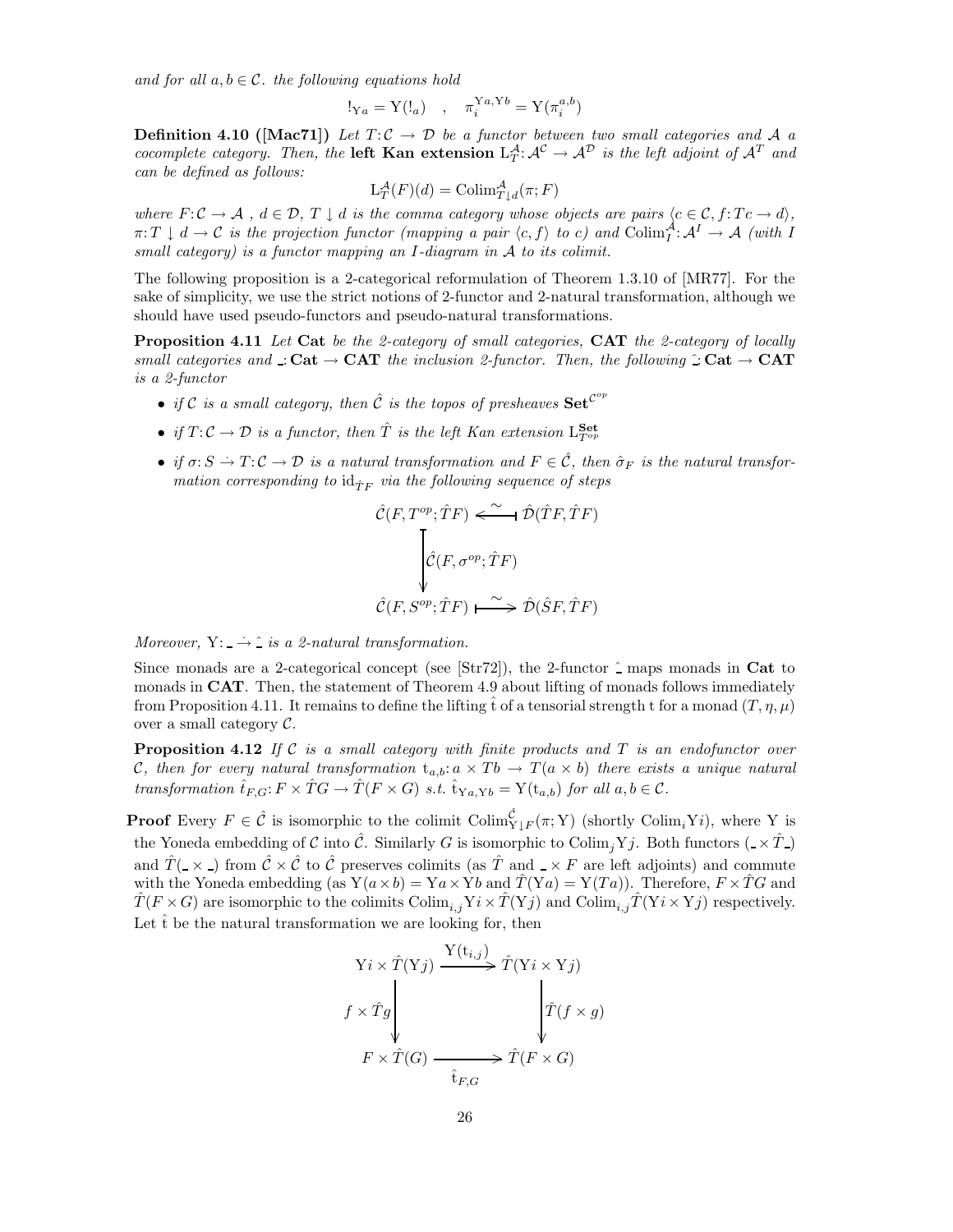for all  $f: Y_i \to F$  and  $g: Y_j \to g$  (by naturality of  $\hat{t}$  and  $\hat{t}_{Y_i,Y_j} = Y(t_{i,j})$ ). But there exists exactly one morphism  $\hat{t}_{F,G}$  making the diagram above commute, as  $\langle t_{i,j} | i, j \rangle$  is a morphism between diagrams in  $\hat{C}$  of the same shape, and these diagrams have colimit cones  $\langle f \times \hat{T}g|f,g \rangle$  and  $\langle \hat{T}(f \times f)g|g \rangle$  $g|f,g\rangle$  respectively. Г

**Remark 4.13** If T is a monad of partial computations, i.e. it is induced by a dominion M on C s.t.  $P(C, \mathcal{M})(a, b) \cong C(a, Tb)$ , then the lifting T is the monad of partial computations induced by the dominion  $\hat{\mathcal{M}}$  on  $\hat{\mathcal{C}}$ , obtained by lifting  $\mathcal{M}$  to the topos of presheaves, as described in [Ros86]. For other monads, however, the lifting is not the *expected* one. For instance, if  $T$  is the monad of side-effects  $(\sqrt{S})^S$ , then  $\hat{T}$  is not (in general) the endofunctor  $(\sqrt{S})^{\text{YS}}$  on the topos of presheaves.

### Conclusions and further research

The main contribution of this paper is the category-theoretic semantics of computations and the general principle for extending it to more complex languages (see Remark 3.3 and Section 4), while the formal systems presented are a straightforward fallout, easy to understand and relate to other calculi.

Our work is just an example of what can be achieved in the study of programming languages by using a category-theoretic methodology, which avoids irrelevant syntactic detail and focus instead on the important structures underlying programming languages. We believe that there is a great potential to be exploited here. Indeed, in [Mog89b] we give a categorical account of phase distinction and program modules, that could lead to the introduction of higher order modules in programming languages like ADA or ML (see [HMM90]), while in [Mog89a] we propose a "modular approach" to Denotational Semantics based on the idea of monad-constructor (i.e. an endofunctor on the category of monads over a category  $\mathcal{C}$ ).

The metalanguage open also the possibility to develop a new Logic of Computable Functions (see [Sco69]), based on an abstract semantic of computations rather than domain theory, for studying axiomatically different notions of computation and their relations. Some recent work by Crole and Pitts (see [CP90]) has consider an extension of the metalanguage equipped with a logic for inductive predicates, which goes beyond equational reasoning. A more ambitious goal would be to try exploiting the capabilities offered by higher-order logic in order to give a uniform account of various program logics, based on the idea of "T-modal operator" (see Definition 4.7).

The semantics of computations corroborates the view that (constructive) proofs and programs are rather unrelated, although both of them can be understood in terms of functions. Indeed, monads (and comonads) used to model logical modalities, e.g. possibility and necessity in modal logic or why not and of course of linear logic, usually do not have a tensorial strength. In general, one should expect types suggested by logic to provide a more fine-grained type system without changing the nature of computations.

We have identified monads as important to model notions of computations, but *computational* monads seem to have additional properties, e.g. they have a tensorial stregth and may satisfy the mono requirement. It is likely that there are other properties of computational monads still to be identified, and there is no reason to believe that such properties have to be found in the literature on monads.

### Acknowledgements

I have to thank many people for advice, suggestions and criticisms, in particular: R. Amadio, R. Burstall, M. Felleisen, R. Harper, F. Honsell, M. Hyland, B. Jay, A. Kock, Y. Lafont, G. Longo, R. Milner, A. Pitts, G. Plotkin, J. Power and C. Talcott.

### References

[BW85] M. Barr and C. Wells. Toposes, Triples and Theories. Springer Verlag, 1985.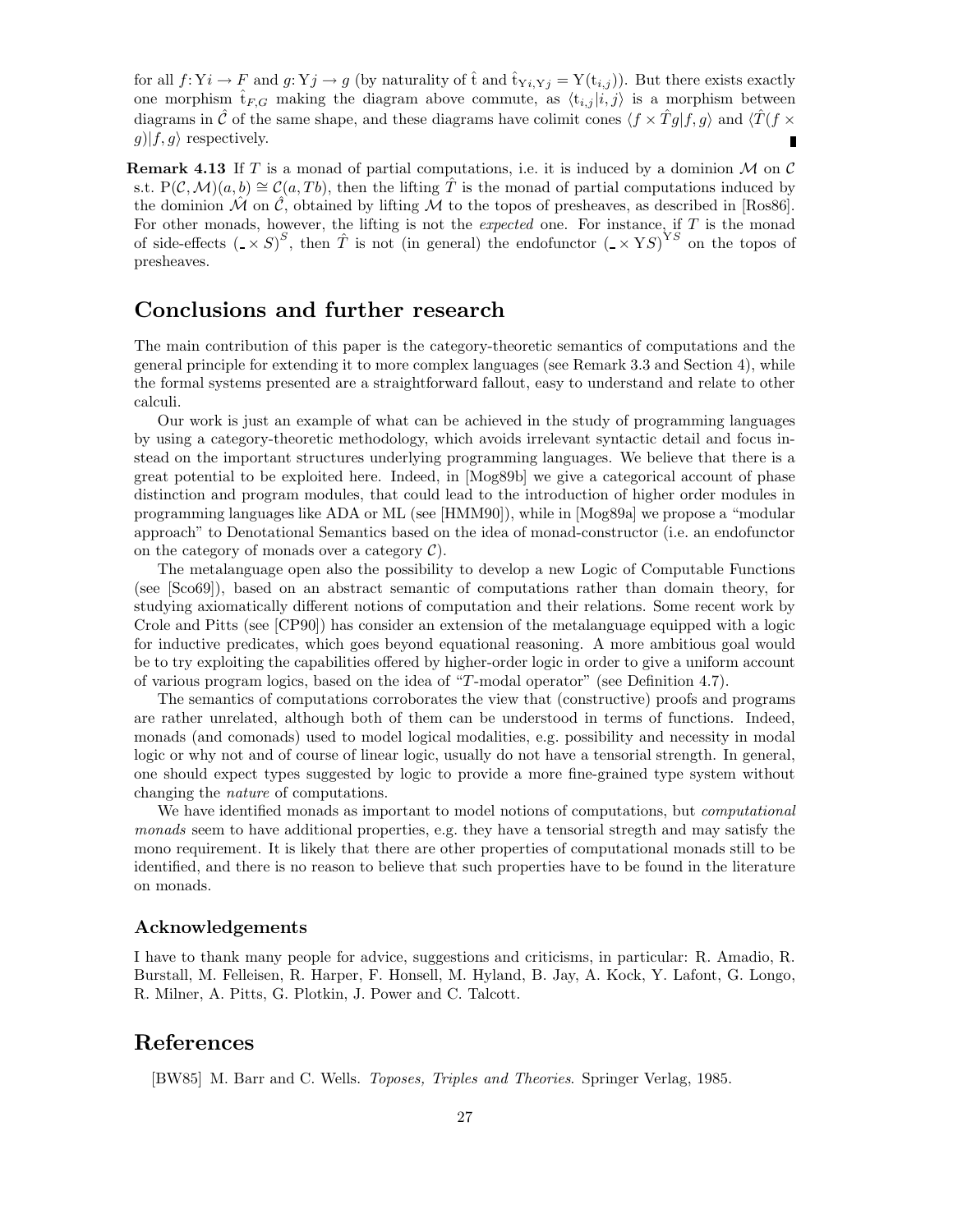- [CP90] R.L. Crole and A.M. Pitts. New foundations for fixpoint computations. In 4th LICS Conf. IEEE, 1990.
- [CS87] R.L. Constable and S.F. Smith. Partial objects in constructive type theory. In 2nd LICS Conf. IEEE, 1987.
- [CS88] R.L. Constable and S.F. Smith. Computational foundations of basic recursive function theory. In 3rd LICS Conf. IEEE, 1988.
- [FF89] M. Felleisen and D.P. Friedman. A syntactic theory of sequential state. Theoretical Computer Science, 69(3), 1989.
- [FFKD86] M. Felleisen, D.P. Friedman, E. Kohlbecker, and B. Duba. Reasoning with continuations. In 1st LICS Conf. IEEE, 1986.
	- [Fou77] M.P. Fourman. The logic of topoi. In J. Barwise, editor, Handbook of Mathematical Logic, volume 90 of Studies in Logic. North Holland, 1977.
- [GMW79] M.J.C. Gordon, R. Milner, and C.P. Wadsworth. Edinburgh LCF: A Mechanized Logic of Computation, volume 78 of Lecture Notes in Computer Science. Springer Verlag, 1979.
	- [GS89] C. Gunter and S. Scott. Semantic domains. Technical Report MS-CIS-89-16, Dept. of Comp. and Inf. Science, Univ. of Pennsylvania, 1989. to appear in North Holland Handbook of Theoretical Computer Science.
- [HMM90] R. Harper, J. Mitchell, and E. Moggi. Higher-order modules and the phase distinction. In 17th POPL. ACM, 1990.
	- [HP87] J.M.E. Hyland and A.M. Pitts. The theory of constructions: Categorical semantics and topos-theoretic models. In Proc. AMS Conf. on Categories in Comp. Sci. and Logic (Boulder 1987), 1987.
	- [JP78] P.T. Johnstone and R. Pare, editors. Indexed Categories and their Applications, volume 661 of Lecture Notes in Mathematics. Springer Verlag, 1978.
	- [Kel82] G.M. Kelly. Basic Concepts of Enriched Category Theory. Cambridge University Press, 1982.
	- [Koc72] A. Kock. Strong functors and monoidal monads. Archiv der Mathematik, 23, 1972.
	- [KR77] A. Kock and G.E. Reyes. Doctrines in categorical logic. In J. Barwise, editor, Handbook of Mathematical Logic, volume 90 of Studies in Logic. North Holland, 1977.
	- [Laf88] Y. Lafont. The linear abstract machine. Theoretical Computer Science, 59, 1988.
	- [LS86] J. Lambek and P.J. Scott. Introduction to Higher-Order Categorical Logic, volume 7 of Cambridge Studies in Advanced Mathematics. Cambridge University Press, 1986.
- [Mac71] S. MacLane. Categories for the Working Mathematician. Springer Verlag, 1971.
- [Man76] E. Manes. Algebraic Theories, volume 26 of Graduate Texts in Mathematics. Springer Verlag, 1976.
- [Mas88] I.A. Mason. Verification of programs that destructively manipulate data. Science of Computer Programming, 10, 1988.
- [Mog86] E. Moggi. Categories of partial morphisms and the partial lambda-calculus. In Proceedings Workshop on Category Theory and Computer Programming, Guildford 1985, volume 240 of Lecture Notes in Computer Science. Springer Verlag, 1986.